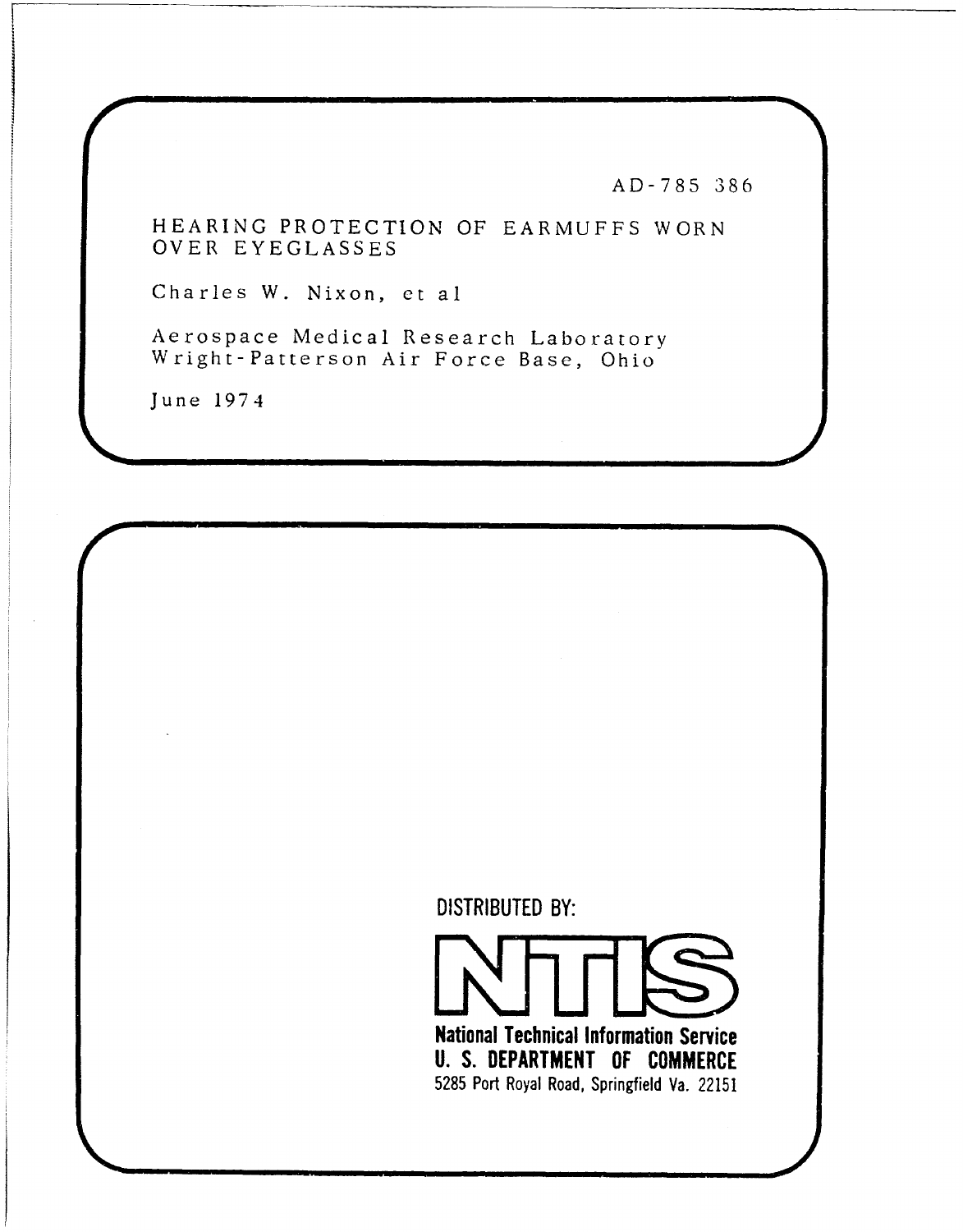| READ INSTRUCTIONS<br><b>REPORT DOCUMENTATION PAGE</b><br>BEFORE COMPLETING FORM<br><b>1. REPORT NUMBER</b><br>2. GOVT ACCESSION NO. 3. RECIPIENT'S CATALOG NUMBER<br>AMRL-TR-74-61<br>4. TITLE (and Sublille)<br>HEARING PROTECTION OF EARMUFFS WORN OVER<br>Final report<br><b>EYEGLASSES</b><br>7. AUTHOR(s)<br><b>B. CONTRACT OR GRANT NUMBER(e)</b><br>Charles W. Nixon, Ph D<br>W. C. Knoblach, SSgt, USAF<br>9. PERFORMING ORGANIZATION NAME AND ADDRESS<br>Aerospace Medical Research Laboratory,<br>62202F723103r6<br>Aerospace Medical Division, Air Force Systems<br>Command, Wright-Patterson Air Force Base, OH<br>11. CONTROLLING OFFICE NAME AND AUDRESS<br>12. REPORT DATE<br>June 1974<br><b>13. NUMBER OF PAGES</b><br>14. MONITORING AGENCY NAME & ADDRESS(II different from Controlling Office)<br>15. SECURITY CLASS. (of this report)<br>Unclassified<br>16. DISTRIBUTION STATEMENT (of this Report).<br>Approved for public release; distribution unlimited<br>17. OISTRIBUTION STATEMENT (of the abstract entered in Block 20, if different from Report)<br><b>18. SUPPLEMENTARY NOTES</b><br>19. KEY WORDS (Continue on reverse side if necessary and identify by block number)<br><b>Hearing Protection</b><br>Sound Protection<br>Ear Protectors<br>Personal Protection<br>Earmuffs<br><b>Attenuation Devices</b><br>Earmuff Compatibility<br>Earmuff/Eveglasses Performance<br>$20.$ ABS<br>ABSTRACT (Continue on reverse efde if necessary and identify by bigck number)<br>The hearing protection ordinarily provided by earmuffs is reduced when worn by<br>persons who also wear eyeglasses because sound enters the device throught air<br>leaks around the eyeglass temple - earmuff cushion interface. This study ex-<br>amined the acoustic fit of different earmuff protectors and various types of eye-<br>glass frames found in a population, measured the loss of attenuation due to<br>programmed air leaks and measured differences in earmuff protection for subjec-<br>subjects while wearing and not wearing eyeglasses. Results demonstrated that<br>FORM<br>$DD_1/m_{73}$ 1473<br>EDITION OF 1 NOV 65 IS OBSOLETE. | SECURITY CLASSIFICATION OF THIS PASE (When Deta Entered) |                                                             |
|------------------------------------------------------------------------------------------------------------------------------------------------------------------------------------------------------------------------------------------------------------------------------------------------------------------------------------------------------------------------------------------------------------------------------------------------------------------------------------------------------------------------------------------------------------------------------------------------------------------------------------------------------------------------------------------------------------------------------------------------------------------------------------------------------------------------------------------------------------------------------------------------------------------------------------------------------------------------------------------------------------------------------------------------------------------------------------------------------------------------------------------------------------------------------------------------------------------------------------------------------------------------------------------------------------------------------------------------------------------------------------------------------------------------------------------------------------------------------------------------------------------------------------------------------------------------------------------------------------------------------------------------------------------------------------------------------------------------------------------------------------------------------------------------------------------------------------------------------------------------------------------------------------------------------------------------------------------------------------------------------------------------------------------------------------------------------------------------------------------------------------------------------------------|----------------------------------------------------------|-------------------------------------------------------------|
|                                                                                                                                                                                                                                                                                                                                                                                                                                                                                                                                                                                                                                                                                                                                                                                                                                                                                                                                                                                                                                                                                                                                                                                                                                                                                                                                                                                                                                                                                                                                                                                                                                                                                                                                                                                                                                                                                                                                                                                                                                                                                                                                                                  |                                                          |                                                             |
|                                                                                                                                                                                                                                                                                                                                                                                                                                                                                                                                                                                                                                                                                                                                                                                                                                                                                                                                                                                                                                                                                                                                                                                                                                                                                                                                                                                                                                                                                                                                                                                                                                                                                                                                                                                                                                                                                                                                                                                                                                                                                                                                                                  |                                                          |                                                             |
|                                                                                                                                                                                                                                                                                                                                                                                                                                                                                                                                                                                                                                                                                                                                                                                                                                                                                                                                                                                                                                                                                                                                                                                                                                                                                                                                                                                                                                                                                                                                                                                                                                                                                                                                                                                                                                                                                                                                                                                                                                                                                                                                                                  |                                                          | 5. TYPE OF REPORT & PERIOD COVERED                          |
|                                                                                                                                                                                                                                                                                                                                                                                                                                                                                                                                                                                                                                                                                                                                                                                                                                                                                                                                                                                                                                                                                                                                                                                                                                                                                                                                                                                                                                                                                                                                                                                                                                                                                                                                                                                                                                                                                                                                                                                                                                                                                                                                                                  |                                                          |                                                             |
|                                                                                                                                                                                                                                                                                                                                                                                                                                                                                                                                                                                                                                                                                                                                                                                                                                                                                                                                                                                                                                                                                                                                                                                                                                                                                                                                                                                                                                                                                                                                                                                                                                                                                                                                                                                                                                                                                                                                                                                                                                                                                                                                                                  |                                                          | 6. PERFORMING ORG. REPORT NUMBER                            |
|                                                                                                                                                                                                                                                                                                                                                                                                                                                                                                                                                                                                                                                                                                                                                                                                                                                                                                                                                                                                                                                                                                                                                                                                                                                                                                                                                                                                                                                                                                                                                                                                                                                                                                                                                                                                                                                                                                                                                                                                                                                                                                                                                                  |                                                          |                                                             |
|                                                                                                                                                                                                                                                                                                                                                                                                                                                                                                                                                                                                                                                                                                                                                                                                                                                                                                                                                                                                                                                                                                                                                                                                                                                                                                                                                                                                                                                                                                                                                                                                                                                                                                                                                                                                                                                                                                                                                                                                                                                                                                                                                                  |                                                          |                                                             |
|                                                                                                                                                                                                                                                                                                                                                                                                                                                                                                                                                                                                                                                                                                                                                                                                                                                                                                                                                                                                                                                                                                                                                                                                                                                                                                                                                                                                                                                                                                                                                                                                                                                                                                                                                                                                                                                                                                                                                                                                                                                                                                                                                                  |                                                          |                                                             |
|                                                                                                                                                                                                                                                                                                                                                                                                                                                                                                                                                                                                                                                                                                                                                                                                                                                                                                                                                                                                                                                                                                                                                                                                                                                                                                                                                                                                                                                                                                                                                                                                                                                                                                                                                                                                                                                                                                                                                                                                                                                                                                                                                                  |                                                          | 10. PROGRAM ELEMENT, PROJECT, TASK AREA & WORK UNIT NUMBERS |
|                                                                                                                                                                                                                                                                                                                                                                                                                                                                                                                                                                                                                                                                                                                                                                                                                                                                                                                                                                                                                                                                                                                                                                                                                                                                                                                                                                                                                                                                                                                                                                                                                                                                                                                                                                                                                                                                                                                                                                                                                                                                                                                                                                  |                                                          |                                                             |
|                                                                                                                                                                                                                                                                                                                                                                                                                                                                                                                                                                                                                                                                                                                                                                                                                                                                                                                                                                                                                                                                                                                                                                                                                                                                                                                                                                                                                                                                                                                                                                                                                                                                                                                                                                                                                                                                                                                                                                                                                                                                                                                                                                  |                                                          |                                                             |
|                                                                                                                                                                                                                                                                                                                                                                                                                                                                                                                                                                                                                                                                                                                                                                                                                                                                                                                                                                                                                                                                                                                                                                                                                                                                                                                                                                                                                                                                                                                                                                                                                                                                                                                                                                                                                                                                                                                                                                                                                                                                                                                                                                  |                                                          |                                                             |
|                                                                                                                                                                                                                                                                                                                                                                                                                                                                                                                                                                                                                                                                                                                                                                                                                                                                                                                                                                                                                                                                                                                                                                                                                                                                                                                                                                                                                                                                                                                                                                                                                                                                                                                                                                                                                                                                                                                                                                                                                                                                                                                                                                  |                                                          |                                                             |
|                                                                                                                                                                                                                                                                                                                                                                                                                                                                                                                                                                                                                                                                                                                                                                                                                                                                                                                                                                                                                                                                                                                                                                                                                                                                                                                                                                                                                                                                                                                                                                                                                                                                                                                                                                                                                                                                                                                                                                                                                                                                                                                                                                  |                                                          |                                                             |
|                                                                                                                                                                                                                                                                                                                                                                                                                                                                                                                                                                                                                                                                                                                                                                                                                                                                                                                                                                                                                                                                                                                                                                                                                                                                                                                                                                                                                                                                                                                                                                                                                                                                                                                                                                                                                                                                                                                                                                                                                                                                                                                                                                  |                                                          |                                                             |
|                                                                                                                                                                                                                                                                                                                                                                                                                                                                                                                                                                                                                                                                                                                                                                                                                                                                                                                                                                                                                                                                                                                                                                                                                                                                                                                                                                                                                                                                                                                                                                                                                                                                                                                                                                                                                                                                                                                                                                                                                                                                                                                                                                  |                                                          |                                                             |
|                                                                                                                                                                                                                                                                                                                                                                                                                                                                                                                                                                                                                                                                                                                                                                                                                                                                                                                                                                                                                                                                                                                                                                                                                                                                                                                                                                                                                                                                                                                                                                                                                                                                                                                                                                                                                                                                                                                                                                                                                                                                                                                                                                  |                                                          | IS. DECLASSIFICATION/DOWNGRADING<br>SCHEDULE                |
|                                                                                                                                                                                                                                                                                                                                                                                                                                                                                                                                                                                                                                                                                                                                                                                                                                                                                                                                                                                                                                                                                                                                                                                                                                                                                                                                                                                                                                                                                                                                                                                                                                                                                                                                                                                                                                                                                                                                                                                                                                                                                                                                                                  |                                                          |                                                             |
|                                                                                                                                                                                                                                                                                                                                                                                                                                                                                                                                                                                                                                                                                                                                                                                                                                                                                                                                                                                                                                                                                                                                                                                                                                                                                                                                                                                                                                                                                                                                                                                                                                                                                                                                                                                                                                                                                                                                                                                                                                                                                                                                                                  |                                                          |                                                             |
|                                                                                                                                                                                                                                                                                                                                                                                                                                                                                                                                                                                                                                                                                                                                                                                                                                                                                                                                                                                                                                                                                                                                                                                                                                                                                                                                                                                                                                                                                                                                                                                                                                                                                                                                                                                                                                                                                                                                                                                                                                                                                                                                                                  |                                                          |                                                             |
|                                                                                                                                                                                                                                                                                                                                                                                                                                                                                                                                                                                                                                                                                                                                                                                                                                                                                                                                                                                                                                                                                                                                                                                                                                                                                                                                                                                                                                                                                                                                                                                                                                                                                                                                                                                                                                                                                                                                                                                                                                                                                                                                                                  |                                                          |                                                             |
|                                                                                                                                                                                                                                                                                                                                                                                                                                                                                                                                                                                                                                                                                                                                                                                                                                                                                                                                                                                                                                                                                                                                                                                                                                                                                                                                                                                                                                                                                                                                                                                                                                                                                                                                                                                                                                                                                                                                                                                                                                                                                                                                                                  |                                                          |                                                             |
|                                                                                                                                                                                                                                                                                                                                                                                                                                                                                                                                                                                                                                                                                                                                                                                                                                                                                                                                                                                                                                                                                                                                                                                                                                                                                                                                                                                                                                                                                                                                                                                                                                                                                                                                                                                                                                                                                                                                                                                                                                                                                                                                                                  |                                                          |                                                             |
|                                                                                                                                                                                                                                                                                                                                                                                                                                                                                                                                                                                                                                                                                                                                                                                                                                                                                                                                                                                                                                                                                                                                                                                                                                                                                                                                                                                                                                                                                                                                                                                                                                                                                                                                                                                                                                                                                                                                                                                                                                                                                                                                                                  |                                                          |                                                             |
|                                                                                                                                                                                                                                                                                                                                                                                                                                                                                                                                                                                                                                                                                                                                                                                                                                                                                                                                                                                                                                                                                                                                                                                                                                                                                                                                                                                                                                                                                                                                                                                                                                                                                                                                                                                                                                                                                                                                                                                                                                                                                                                                                                  |                                                          |                                                             |
|                                                                                                                                                                                                                                                                                                                                                                                                                                                                                                                                                                                                                                                                                                                                                                                                                                                                                                                                                                                                                                                                                                                                                                                                                                                                                                                                                                                                                                                                                                                                                                                                                                                                                                                                                                                                                                                                                                                                                                                                                                                                                                                                                                  |                                                          |                                                             |
|                                                                                                                                                                                                                                                                                                                                                                                                                                                                                                                                                                                                                                                                                                                                                                                                                                                                                                                                                                                                                                                                                                                                                                                                                                                                                                                                                                                                                                                                                                                                                                                                                                                                                                                                                                                                                                                                                                                                                                                                                                                                                                                                                                  |                                                          |                                                             |
|                                                                                                                                                                                                                                                                                                                                                                                                                                                                                                                                                                                                                                                                                                                                                                                                                                                                                                                                                                                                                                                                                                                                                                                                                                                                                                                                                                                                                                                                                                                                                                                                                                                                                                                                                                                                                                                                                                                                                                                                                                                                                                                                                                  |                                                          |                                                             |
|                                                                                                                                                                                                                                                                                                                                                                                                                                                                                                                                                                                                                                                                                                                                                                                                                                                                                                                                                                                                                                                                                                                                                                                                                                                                                                                                                                                                                                                                                                                                                                                                                                                                                                                                                                                                                                                                                                                                                                                                                                                                                                                                                                  |                                                          |                                                             |
|                                                                                                                                                                                                                                                                                                                                                                                                                                                                                                                                                                                                                                                                                                                                                                                                                                                                                                                                                                                                                                                                                                                                                                                                                                                                                                                                                                                                                                                                                                                                                                                                                                                                                                                                                                                                                                                                                                                                                                                                                                                                                                                                                                  |                                                          |                                                             |
|                                                                                                                                                                                                                                                                                                                                                                                                                                                                                                                                                                                                                                                                                                                                                                                                                                                                                                                                                                                                                                                                                                                                                                                                                                                                                                                                                                                                                                                                                                                                                                                                                                                                                                                                                                                                                                                                                                                                                                                                                                                                                                                                                                  |                                                          |                                                             |
|                                                                                                                                                                                                                                                                                                                                                                                                                                                                                                                                                                                                                                                                                                                                                                                                                                                                                                                                                                                                                                                                                                                                                                                                                                                                                                                                                                                                                                                                                                                                                                                                                                                                                                                                                                                                                                                                                                                                                                                                                                                                                                                                                                  |                                                          |                                                             |
|                                                                                                                                                                                                                                                                                                                                                                                                                                                                                                                                                                                                                                                                                                                                                                                                                                                                                                                                                                                                                                                                                                                                                                                                                                                                                                                                                                                                                                                                                                                                                                                                                                                                                                                                                                                                                                                                                                                                                                                                                                                                                                                                                                  |                                                          |                                                             |
|                                                                                                                                                                                                                                                                                                                                                                                                                                                                                                                                                                                                                                                                                                                                                                                                                                                                                                                                                                                                                                                                                                                                                                                                                                                                                                                                                                                                                                                                                                                                                                                                                                                                                                                                                                                                                                                                                                                                                                                                                                                                                                                                                                  |                                                          |                                                             |
|                                                                                                                                                                                                                                                                                                                                                                                                                                                                                                                                                                                                                                                                                                                                                                                                                                                                                                                                                                                                                                                                                                                                                                                                                                                                                                                                                                                                                                                                                                                                                                                                                                                                                                                                                                                                                                                                                                                                                                                                                                                                                                                                                                  |                                                          |                                                             |
|                                                                                                                                                                                                                                                                                                                                                                                                                                                                                                                                                                                                                                                                                                                                                                                                                                                                                                                                                                                                                                                                                                                                                                                                                                                                                                                                                                                                                                                                                                                                                                                                                                                                                                                                                                                                                                                                                                                                                                                                                                                                                                                                                                  |                                                          |                                                             |
|                                                                                                                                                                                                                                                                                                                                                                                                                                                                                                                                                                                                                                                                                                                                                                                                                                                                                                                                                                                                                                                                                                                                                                                                                                                                                                                                                                                                                                                                                                                                                                                                                                                                                                                                                                                                                                                                                                                                                                                                                                                                                                                                                                  |                                                          |                                                             |
|                                                                                                                                                                                                                                                                                                                                                                                                                                                                                                                                                                                                                                                                                                                                                                                                                                                                                                                                                                                                                                                                                                                                                                                                                                                                                                                                                                                                                                                                                                                                                                                                                                                                                                                                                                                                                                                                                                                                                                                                                                                                                                                                                                  |                                                          |                                                             |
|                                                                                                                                                                                                                                                                                                                                                                                                                                                                                                                                                                                                                                                                                                                                                                                                                                                                                                                                                                                                                                                                                                                                                                                                                                                                                                                                                                                                                                                                                                                                                                                                                                                                                                                                                                                                                                                                                                                                                                                                                                                                                                                                                                  |                                                          |                                                             |
|                                                                                                                                                                                                                                                                                                                                                                                                                                                                                                                                                                                                                                                                                                                                                                                                                                                                                                                                                                                                                                                                                                                                                                                                                                                                                                                                                                                                                                                                                                                                                                                                                                                                                                                                                                                                                                                                                                                                                                                                                                                                                                                                                                  |                                                          |                                                             |
|                                                                                                                                                                                                                                                                                                                                                                                                                                                                                                                                                                                                                                                                                                                                                                                                                                                                                                                                                                                                                                                                                                                                                                                                                                                                                                                                                                                                                                                                                                                                                                                                                                                                                                                                                                                                                                                                                                                                                                                                                                                                                                                                                                  |                                                          |                                                             |

والرميد

 $\mathcal{L}_{\mathcal{L}}$ 

 $\frac{1}{2}$ 

**Particularly**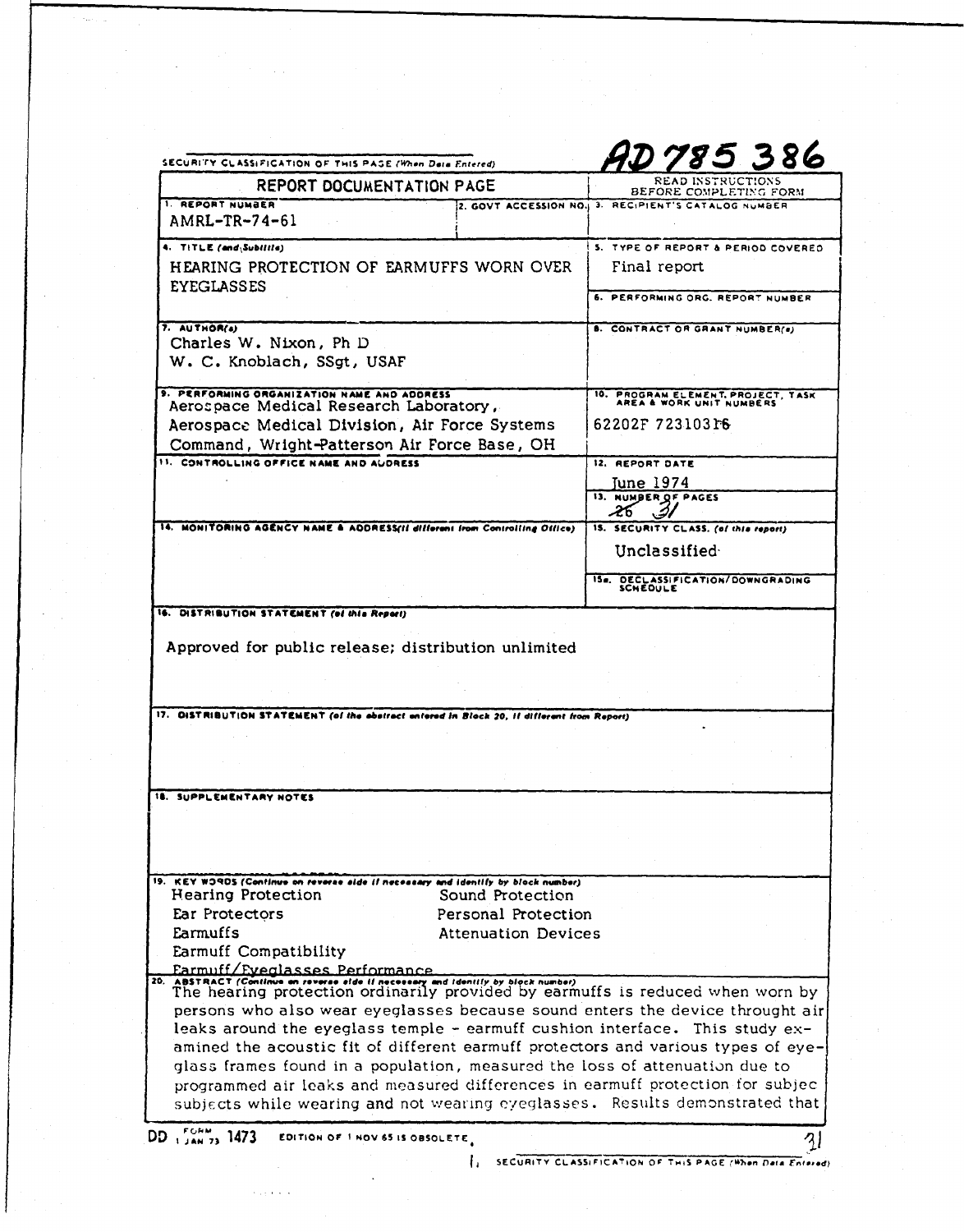# **secu** r . **,rA• ION OF' T.41S PAGZfl47in Date lnteecd)**

earmuffs worn over eyeglasses lose from 1 dB to 10 dB of attenuation at individual frequencies. The amount of loss is related to type of earmuff, type of eyeglasses as well as frequency of the sound. Two remedial approaches were identified as **(1)** authorizing for use by eyeglass wearers only earmuffs that demonstrate by test satisfactory sound protection with eyeglasses and (2) the use of an insert or pad at the eyeglass temple - earmuff cushion interface to minimize and eliminate the acoustic leak.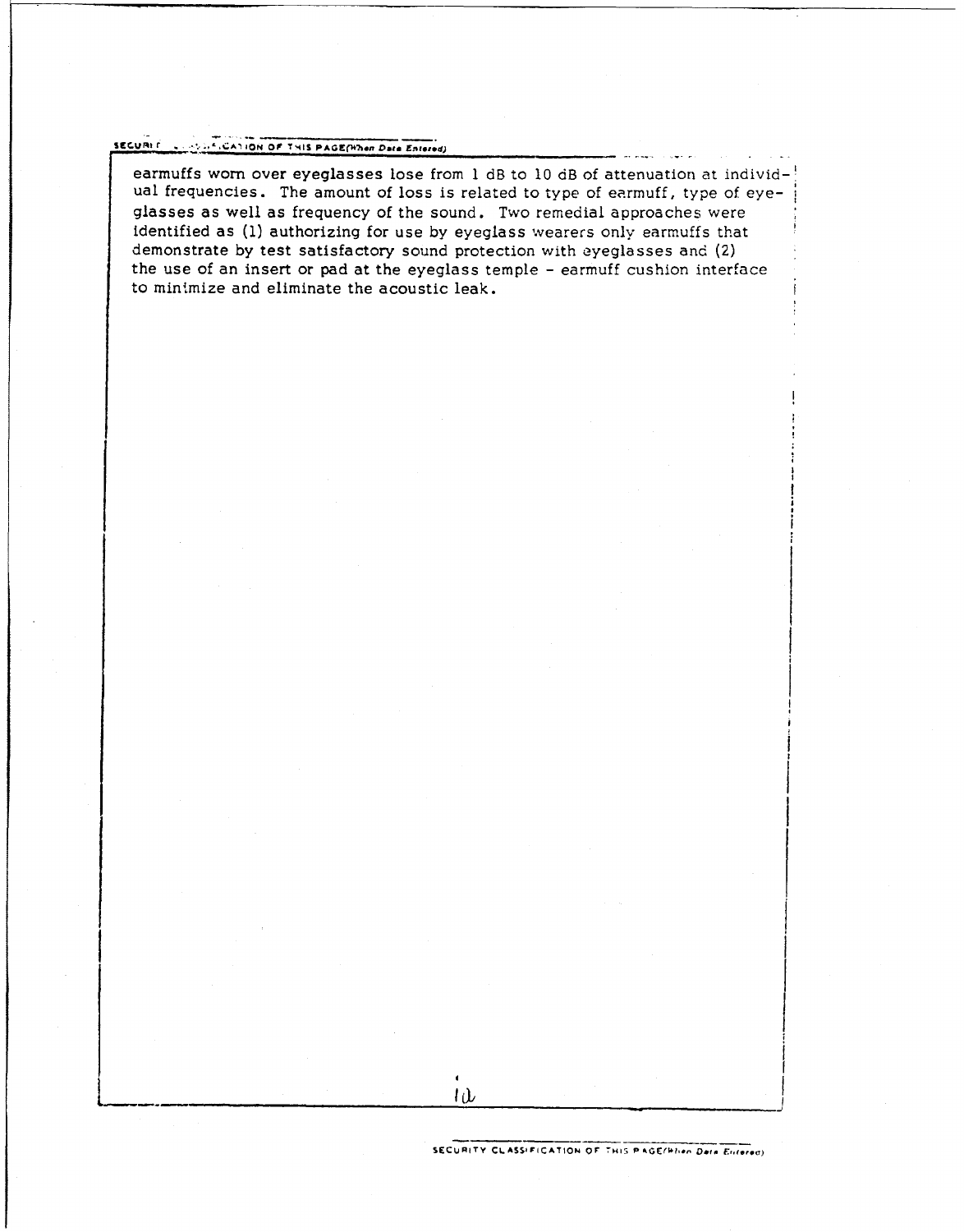### **NOTICES**

When US Government drawings, specifications, or other data are **used** for any purpose. other than a definitely related Government procurement operation, the Government thereby incurs no responsibility nor any obligation whatsoever, and the fact that the Government may have formulated, furnished, or in any way supplied the said drawings, specifications, or other data, is not to be regarded by implication or otherwise, as in any manner licensing the holder or any other person or corporation, or conveying any rights or permission to manufacture, use, or sell any patented invention that may in any way be related thereto.

Organizations and individuals receiving announcements or reports via the Aerospace Medical Research Laboratory automatic mailing lists should submit the addressograph plate stamp on the report envelope or refer to the code number when corresponding about change of address or cancellation.

Do not return this copy. Retain or destroy.

Please do not request copies of this report from Aerospace Medical Research Laboratory. Additional Please do not request copies of



National Technical Information Service<br>  $5285$  Port Royal Road<br>
Springfield, Virginia 22151<br>
Springfield, Virginia 22151 ~ 62815 Port Royal Road  $\frac{2}{\pi}$  **Springfield, Virginia 22151** 

This report has been reviewed and cleared for open publication and/or public release by the appropriate Office of Information (01) in accordance with AFR 190-17 and DODD 5230.0 There is no objection to unlimited distribution of this report to the public at large, or by DDC to the National Technical Information Service (NTIS).

This technical report has been reviewed and is approved for publication.

FOR THE COMMANDER

Humingte. von GERKE

Director Biodynamics and Bionics Division Aerospace Medical Research Laboratory

AIR **FORCE/56780/1 Sepltemor** 1974 **- 100**

¦b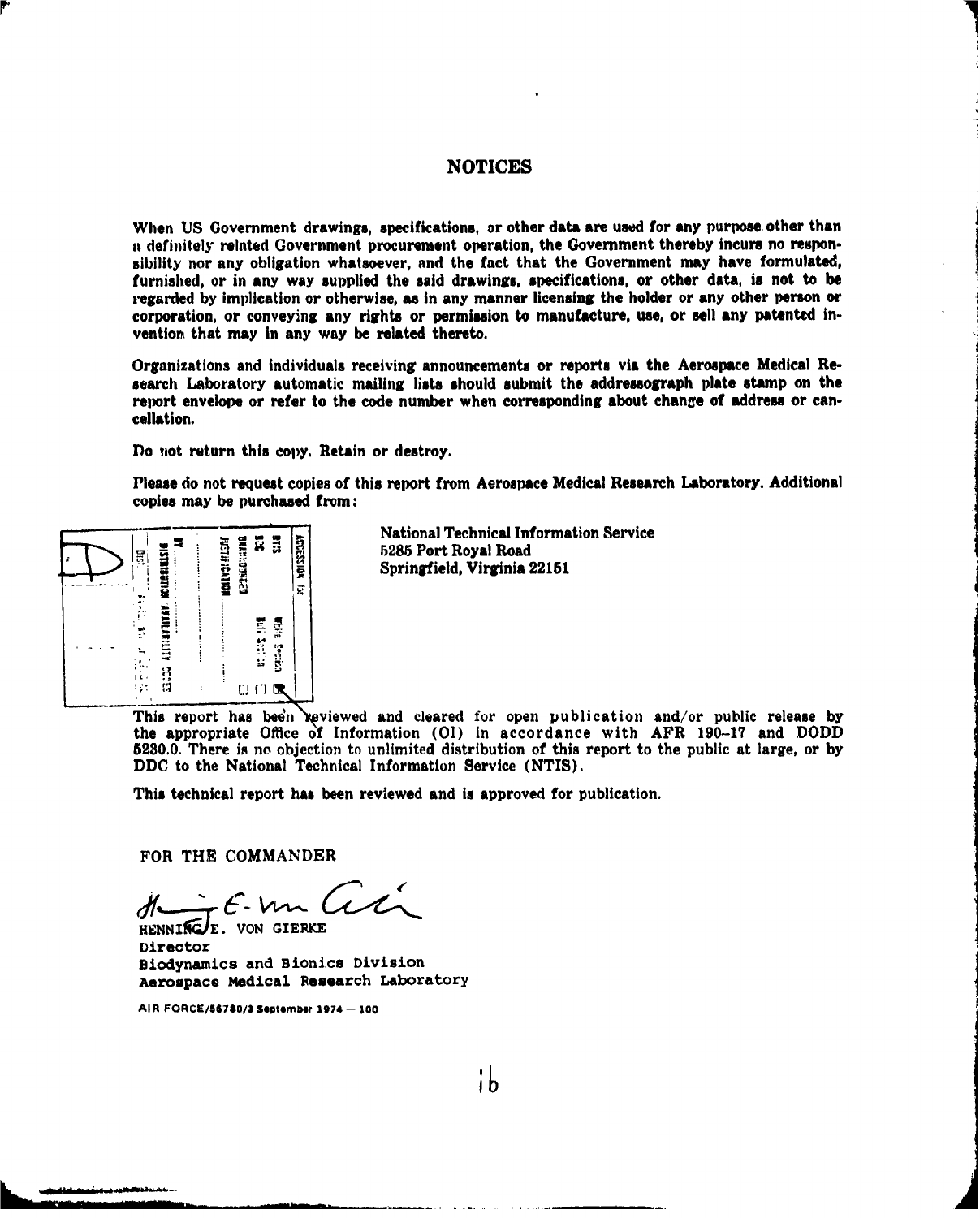#### **SUMMARY**

あんしゃ しょうしゃ

人名英格兰人姓氏法英语含义是古英语含义是古英语含义是古英语的 医皮肤性皮质 医前缀 医动脉 医动脉 医阿尔伯氏试验检尿道检查检查检查检查 医心包 医一种心包

化无色谱法 医异常性的 医血管下腺性的 医血管

أسكانية كالكالتين بمحاشف سأساحت

**Alexandriches** 

ļ

Laboratory evidence, both of a physical and psychophysical nature, substantiates informal subjective reports from operational situations that attenuation of earmuffs is reduced when worn over eyeglasses. This reduction ranges from about 1 **d3** to **10** dB at individual frequencies and is shown to be associated with air leaks created when the eyeglass frame keeps the earcup seal away from the side of the head. The amount and the patterns of the losses vary from earmuff to earmuff and with type of eyeglass temple. The greater the distance of the earcups away from the head, the greater is the air leak and subsequent attenuation loss. Within limits, the size of the air leak corresponds to the amount of attenuation loss with larper leaks showing larger losses. Attenuation losses were greater at the low and high frequencies than at the middle frequencies.

Well-trained subjects demonstrated via psychophysical methods that the standard AF issue zylonite eyeglass frame does contribute to losses of attenuation when worn with standard AF circumaural ear protectors. The amount of the loss varies with the particular earmuff worn and to some extent with the type of eyeplass bow, as well as with variations in the configuration of the wearer's head. In addition, the nominal amount of loss for an earmuff-eyeglass combination at each of the individual test frequencies can be specified, on the average. The incidence of eyeglass users in the population is relatively high and of sufficient proportion that the loss of sound attenuation is considered an operational problem. The critical issue is whether eyeglass wearers experience more noise induced hearing loss (with earmuffs) than non-wearers as a result of the reduced protection. An investigation of hearinp level; of **Al'**

 $\mathbf 1$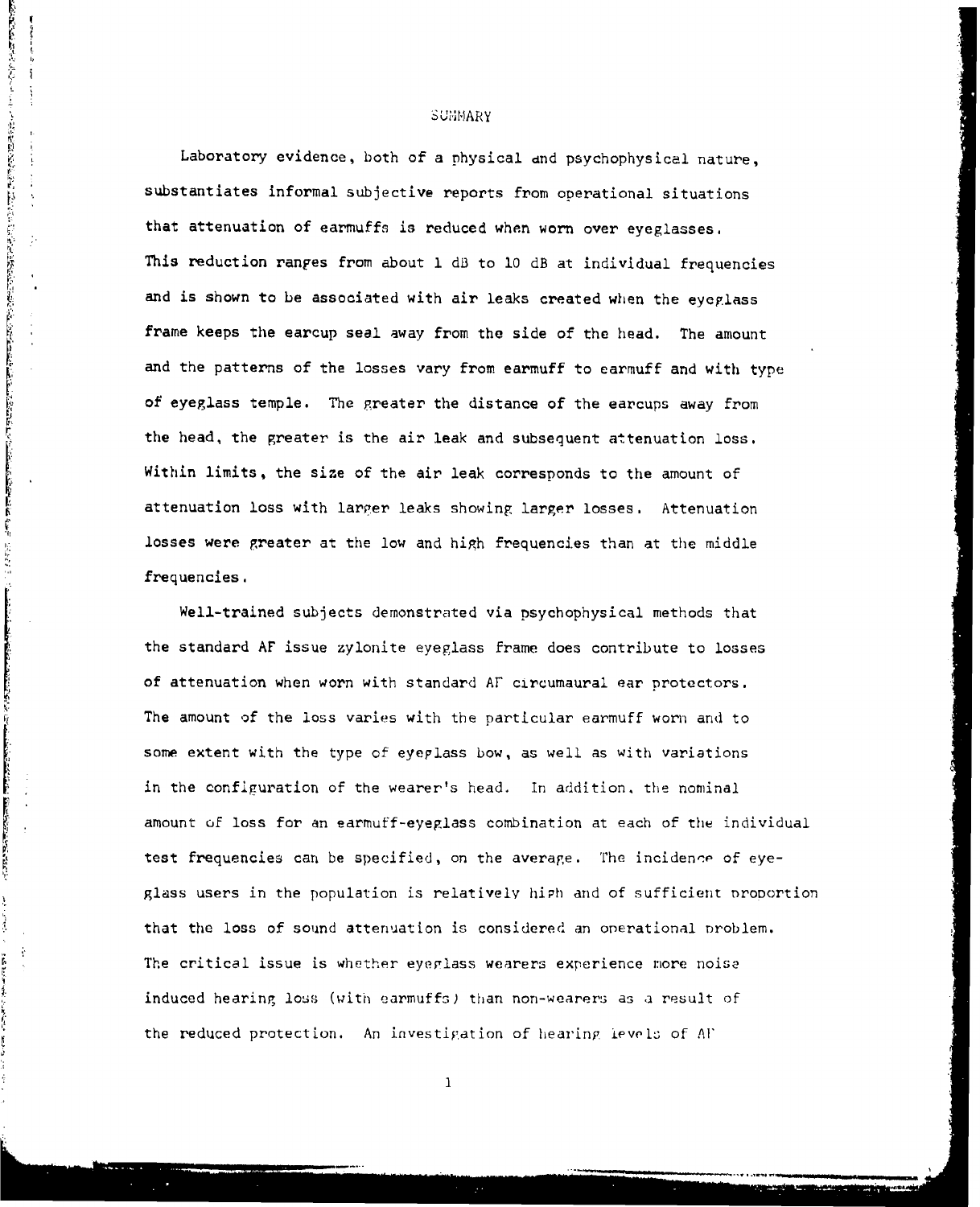personnel who wear the earmuff-eyeglass combination vs those who do not wear eyeglasses but work in the same noise environs should bc conducted. AF Forms 1490, Hearing Conservation Data and 1491, Reference Audiogram already contain information regarding the use of earmuffs as well as eyeglasses (including safety glasses). Therefore, these data should be available for investigition from the USAF Hearing Conservation Data Registry, Brooks AFB, 14.38.

In view of the eyeglasses-earmuff hearing protection problem discussed herein, some remedial action seems desirable. Of the various alternatives dicussed, two appear to be most workable: **(1)** evaluation of earmuff performance with eyeglasses would be routinely accomplished when earmuffs are initially evaluated for potential AF use. Those items showing little attenuation loss with eyeglasses would be identified for use by eyeglass wearers while those showing significant loss would not be approved for eyeglass wearers. (2) Another approach would be to provide removable inserts or pads to be used at the temples of all earmuff-eyeglass wearers to effectively minimize or eliminate the leakage-protection problem. A short-term applied research effort could identify suitable materials and configurations, their relative efficiency in terms of increased Drotection and provide guidance for implementation by earmuffeyeglass wearers.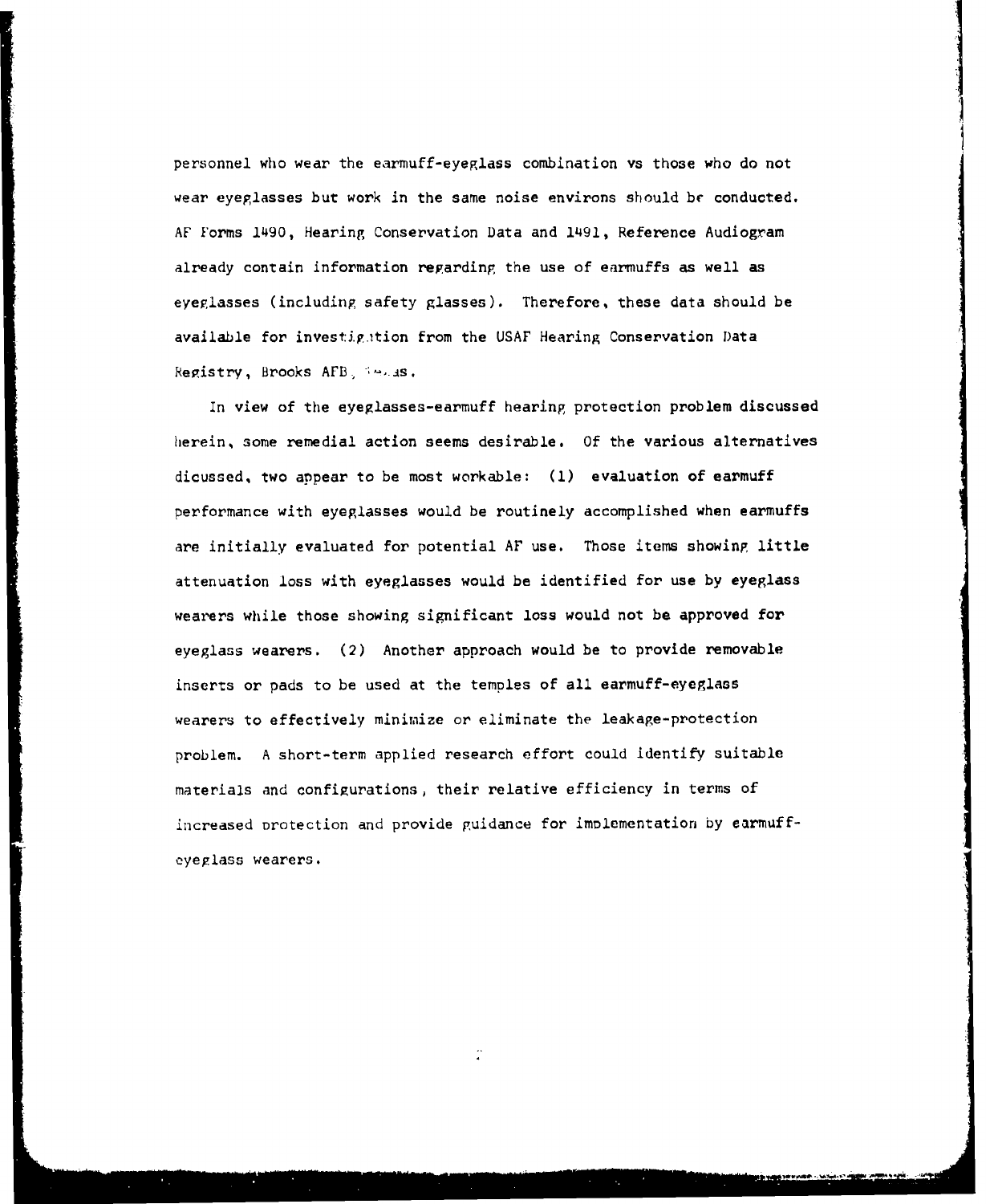#### PREFACE

アーキングバード

This study was accomplished by the Bioacoustics Branch, Biodynamics and Bionics Division of the Aerospace Medical Research Laboratory, Wright •, Patterson Air Force Base, Ohio. The research was conducted **by** Charles **0** W. Nixon, Ph.D. and SSgt William C. Knoblach under Project 7231, "Biomechanics of Aerospace Operations," Task 723103, "Biological Acoustics in Aerospace Environments," and Work Unit **16** , "Auditory Responses to Acoustic Energy Experienced in Air Force Activities." Acknowledgement is made to Mr. Jack Kelly, formerly of the University of Dayton Research Institute, and Capt David Krantz of the Bioacoustics Branch for their support.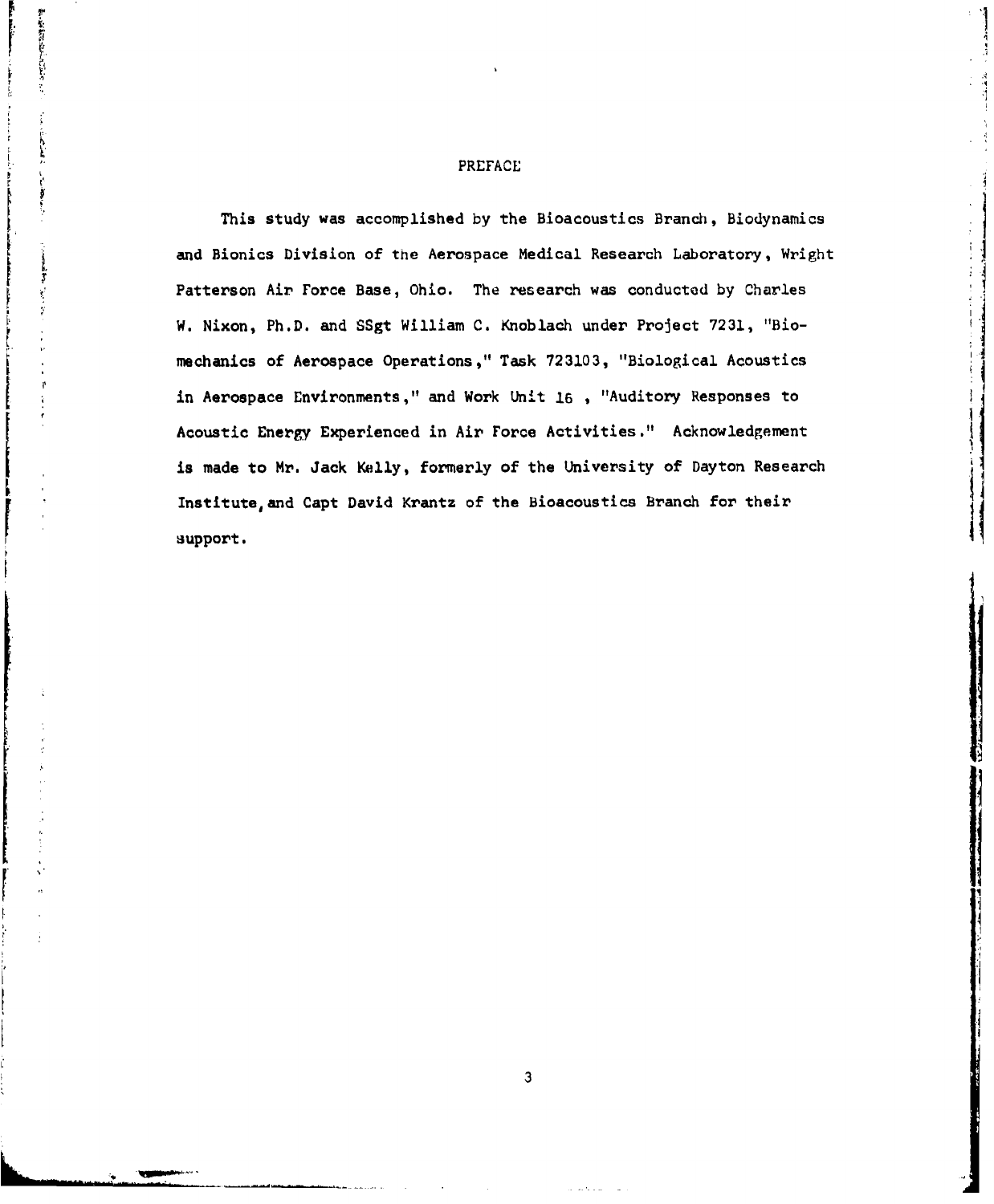# TABLE OF CONTENTS

|                                           | PAGE |
|-------------------------------------------|------|
| Summary , , , , , , , , , , , , , , , , , | 1    |
| Preface                                   | з    |
| Introduction                              | 4    |
|                                           | 5    |
| .<br>Approach                             | 5    |
| Lyeglass-Earmuff Interaction              | 6    |
| .<br>Programmed Air Leaks                 | 10   |
| Psychoacoustic Tests                      | 16   |
| .<br>Discussion                           | 23   |
| <b>References</b>                         | 26   |

÷

فلتعدد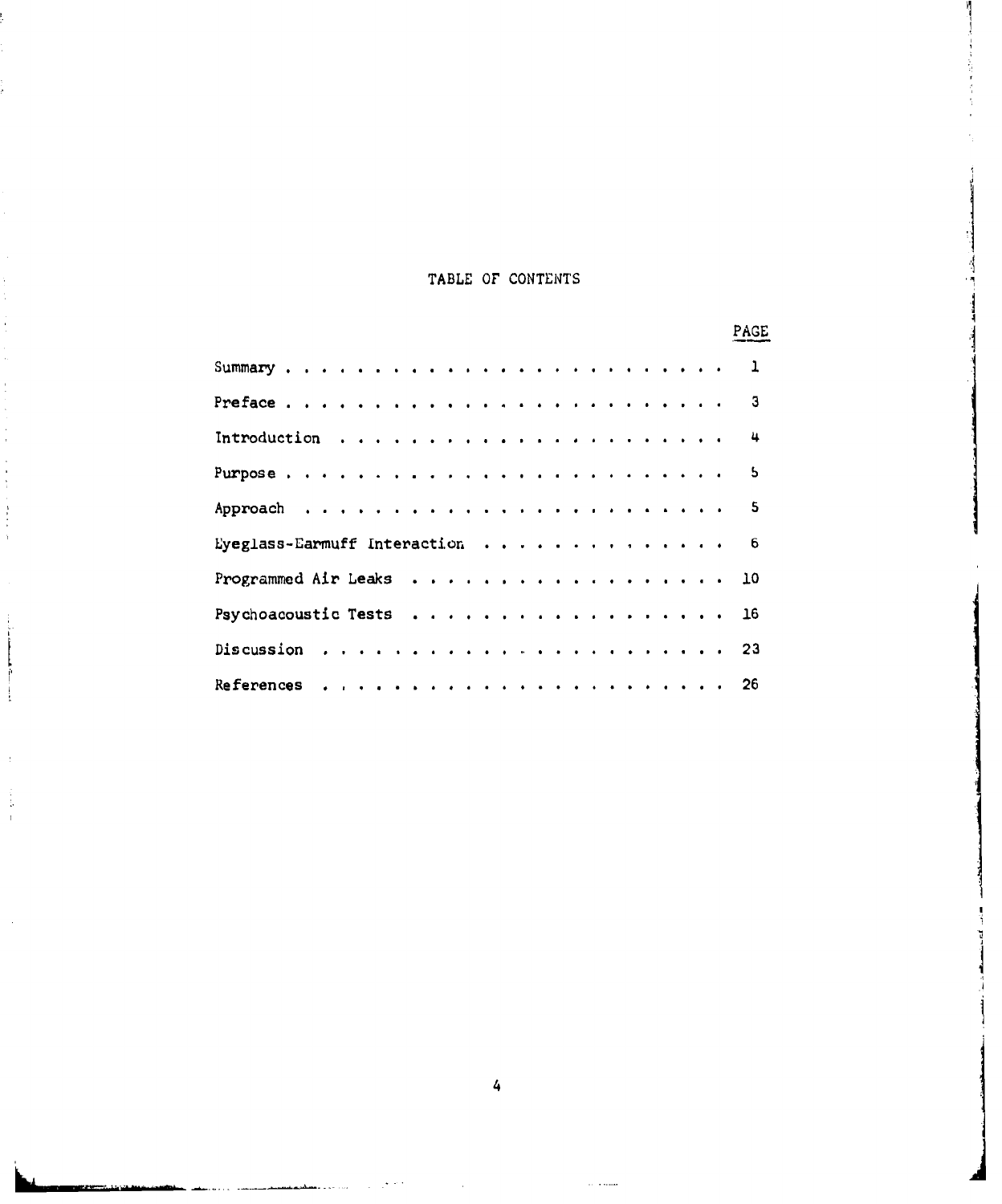LST OF TABLES  $\sim 10^{-10}$ 

À

j.

Ĵ  $\frac{1}{2}$ ţ, 

ţ

 $\ddot{\,}$  $\mathbf{f}$ 

j.

医中国的

'I

Å

| Table No.      |            |                                                                                                                              | Page No. |  |  |  |  |
|----------------|------------|------------------------------------------------------------------------------------------------------------------------------|----------|--|--|--|--|
| 1              |            | Mean Distance of Eyeglass Temples From Side of Head<br>When Worn With Four Different Earmuff Protectors                      | 8        |  |  |  |  |
| $\overline{2}$ |            | Mean Difference Scores Between Earmuff Attenuation When 21<br>Worn With vs Without Eyeglasses                                |          |  |  |  |  |
| З              |            | Differences in Attenuation of Earmuffs Worn With and<br>Without Eyeglasses (In Decibels)                                     | 22       |  |  |  |  |
|                |            | LIST OF ILLUSTRATIONS                                                                                                        |          |  |  |  |  |
|                | Figure No. |                                                                                                                              | Page No. |  |  |  |  |
| ı              |            | Physical System Used to Measure Effect of Various<br>Programmed Air Leaks on Earcup Attenuation                              | 12       |  |  |  |  |
| $\overline{2}$ |            | Loss of Earcup Attenuation Due to Programmed Air Leaks<br>1 <sub>u</sub><br>In Four Different Levels of Ambient Noise        |          |  |  |  |  |
| 3              |            | Variation in Amount of Attenuation Loss Due to Different<br>Sizes of Air Leaks As A Function of Earcup and Test<br>Frequency | 15       |  |  |  |  |
| 4              |            | Differences in Attenuation                                                                                                   | 19       |  |  |  |  |
| 5              |            | Average Attenuation of Several Earmuff-Eyeglass Combinations<br>With and Without A Foam Insert (Pad) At The Temple           | 25       |  |  |  |  |

 $\bar{\rm{5}}$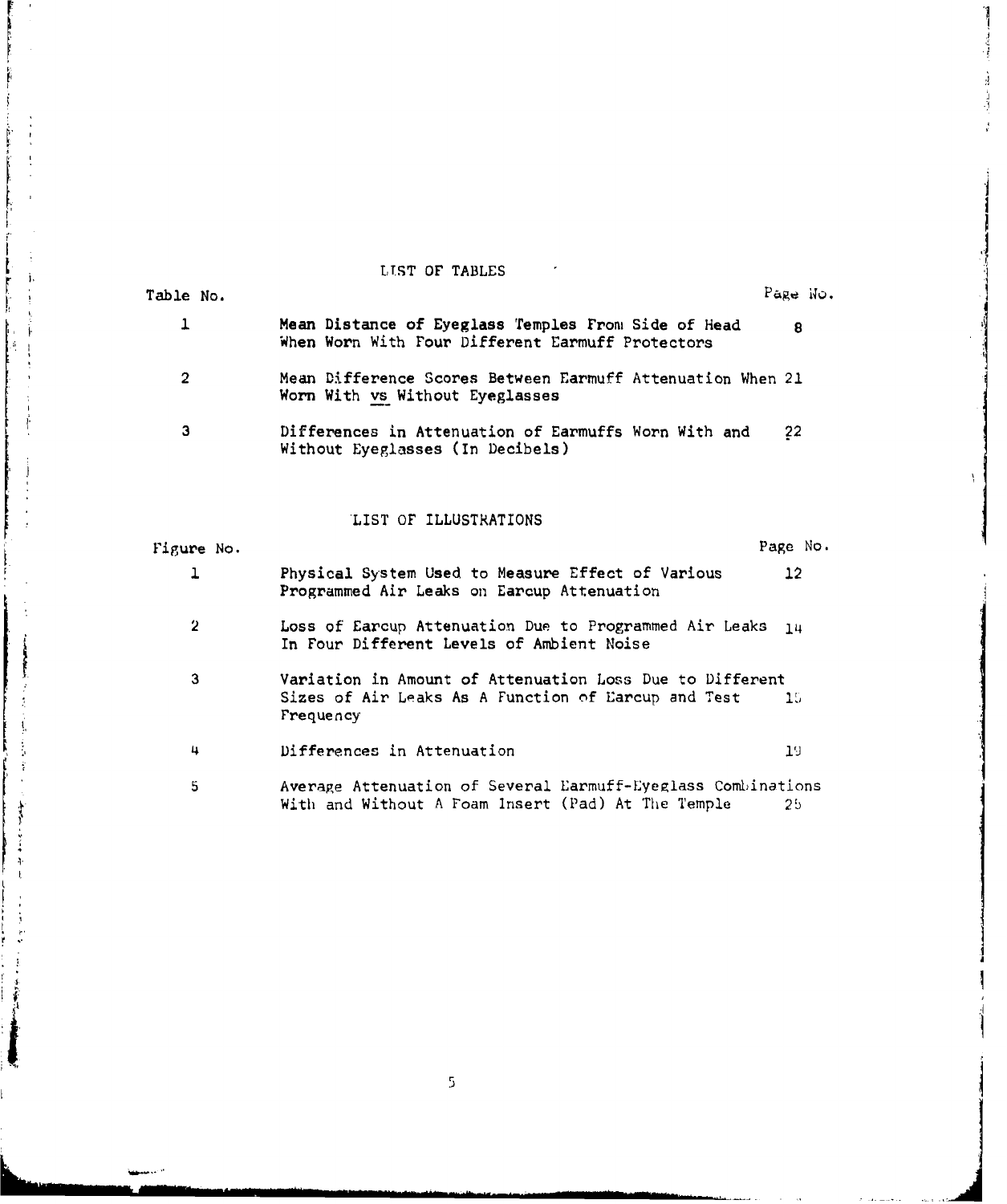#### INTRODUCTION

一个 医子宫

- 京都府2010年4月

医致生的乳状骨折的复数形式 网络教育系统的 网络汽车公司货运运输的货运运运运

**REPORT OF STREET** 

(2) "我们的是我们的情况的是你们的是我们的 (2)。"

 $\ddot{\epsilon}$ 

United States Air Force noise sources comprise some of the most intense acoustic environments in existence. These environs require major ongoing programs of noise control and hearing conservation to insure that Air Force personnel are not unnecessarily exposed to noise levels exceeding the limits specified in Air Force Regulation 161-35, Hazardous Noise Exposure• 27 July 1973 (7). When noise control measures for maintaining exposures to within limiting values are not feasible, personal hearing protective devices are required. A variety of earmuff type and insert earplug type protectors are provided to individuals routinely exposed to intense noise. Currently, **AF** standard earmuffs are distributed in the field as personal equipment items and AF standard earplugs are dispensed as medical service items. Both types of sound protectors are in widespread use throughout the world.

Observations over the years and informal subjective reports from personnel working in noise environments have indicated that some of the types of earmuffs in use do not appear to provide adequate sound protection for persons wearing eyeglasses. Presumably air leaks occur at the points where the earmuffs fit over the eyeglass temples<sup>#</sup> and these leaks result in reduced sound protection.

A number of different earmuff protectors are found in the USAF inventory (5). Larmuff protectors are procured by the AF in large quantities through a central nurchasing procedure. Procurement is accomplished on a competitive basis which involves the selection of one specific device for purchase from a gioup of itams which are qualified as technically acceptable by test (6) and are included on a Qualified Products List (QPL). Each "\*The terms eyeglass "temple" and eyeglass "bow" are used interchangeably.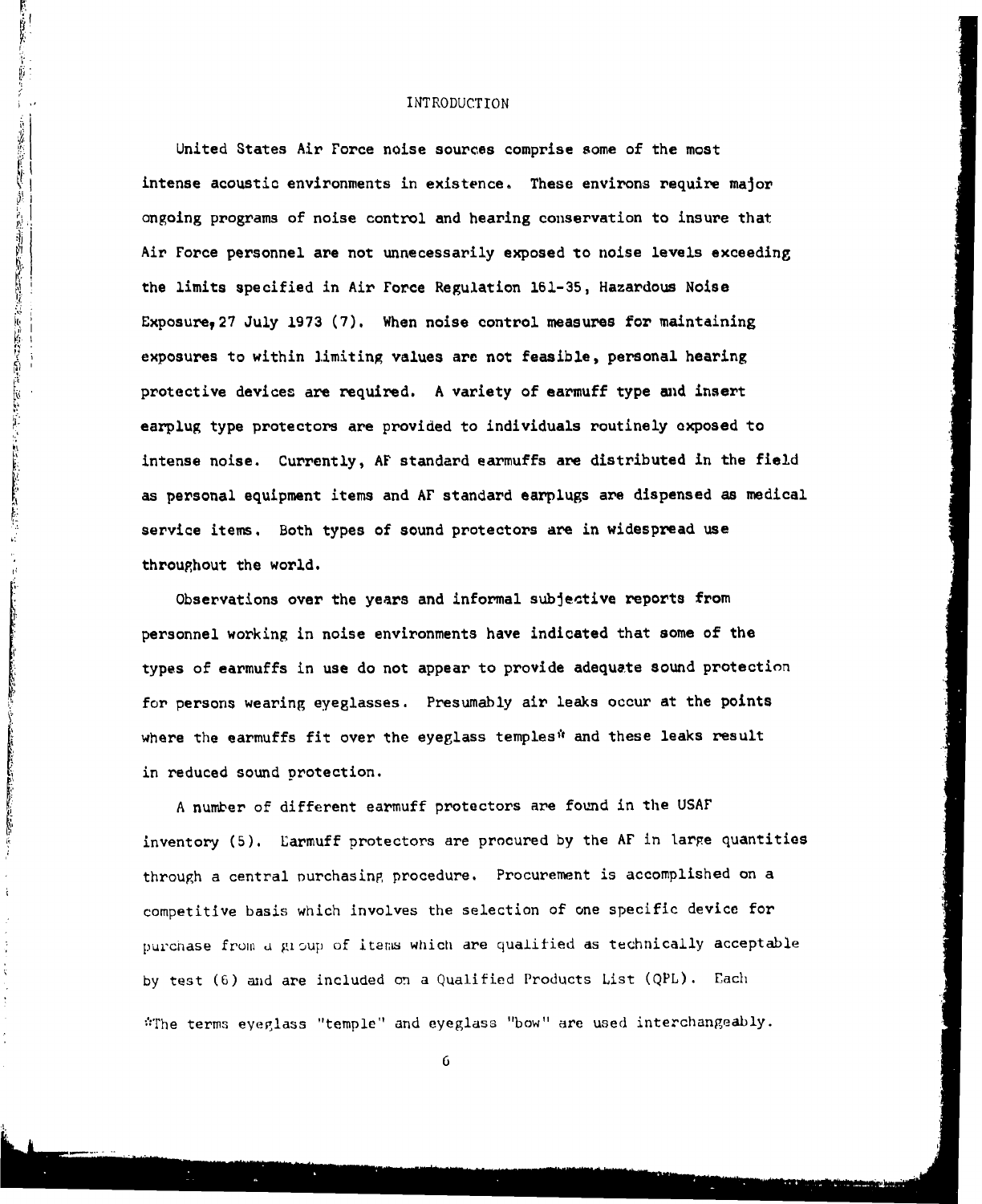central procurement selects one earmuff from the QPL for acquisition and placement in the world-wide inventory. Subsequent procurements may and do select different items from the same list. As a consequence of this method, which employs a list of qualified products, several different earmuffs are now in use in AF operational situations. The evaluation of earmuffs for consideration of their inclusion on the QPL and possible use by the AF does not include tests of their effectiveness when worn over eyeglasses.

#### PURPOSE

The purpose of this investigation was to evaluate the hearing protection performance of earmuff protectors, some of which are presently on the Ar Qualified Products List, when they are worn by persons who also wear eyeglasses. This effort considered if problems existed, the nature of the problems and recommendations for remedial action where appropriate.

## **APPROACH**

 $\mathbf{F}$ 

Decrements in the amount of protection provided by earmuffs when they are worn over eyeglasses may be a function of the inability of the earcup cushion to fit closely around the eyeglass frame and form a good acoustic seal against the head. The degree to which this acoustic seal is or is not accomplished and the extent of the resulting air leak determines the reduction in protection from that obtained when eyeglasses are not worn. Since earmuffs differ in shape, size, material flexibility, and the like, from manufacturer to manufacturer, some may be better than others when worn over eyeglasses. This effort was carried out in three phases, each of which was directed with determining the compatibility of  $\mathcal{L}(\mathcal{L}(\mathcal{L}))$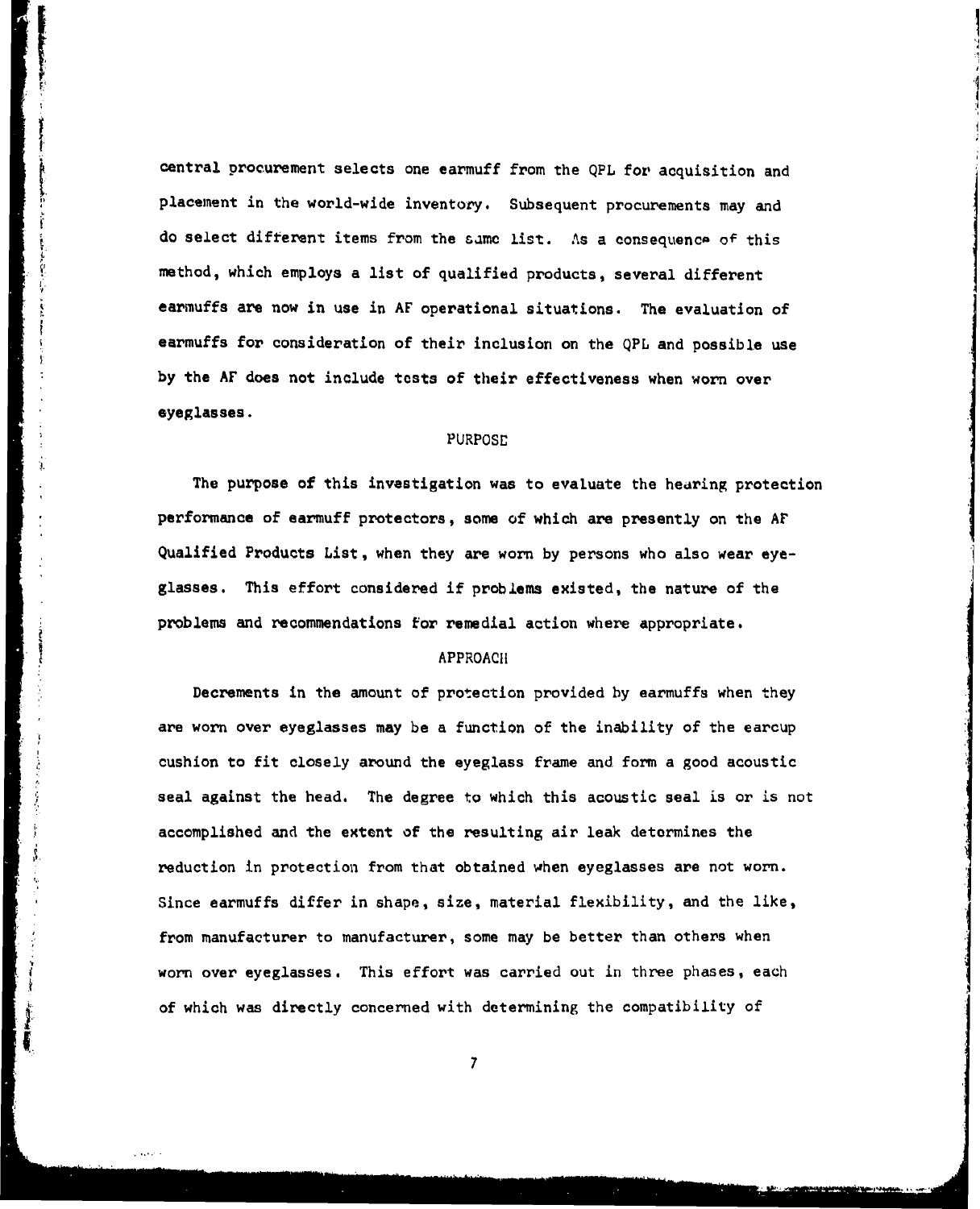earmuffs with the use of eyeglasses, and it attempted to quantify the amount of difference between attenuation of earmuffs when worn with and without eyeglasses.

I

The first phase of the study considered the relationship of a muff-type protector to the various types of eyeglass frames found in a typical population, primarily the fit or seal of the muffs to the head. The second portion was concerned with physical measures of loss of attenuation for earmuffs due to programmed leaks created by using various sizes of hollow tubing inserted under the earcup cushion. The third phase involved measurements of the actual differences in attenuation provided with the **QPL** earmuffs for the same subjects while wearing and not wearing eyeglasses.

#### EYeGLASS-EARMUFF INTERACTION•

Typically an earmuff protector in use encircles the pinna and the earcup cushion rests against that area of the head immediately surrounding the ear to provide an acoustic seal against the outside noise. Maximum sound nrotection demands that a good acoustic seal be accomplished and maintaincd. Ideally, an earmuff cushion should fit equally the individual who wears eyeglasses as well as it does those who do not wear them. However, observation and experience suggest that eyeglasses do interfere with the proper fit and seal of the earmuff cushion.

#### Eyeglass Temple Displacement of Earmuff

Earmuffs rest against the bows of the user's eyeglasses just in front of the pinna. Some types of bows appear to "bend" inward under the weight or tension of the muffs and to rest against the sides of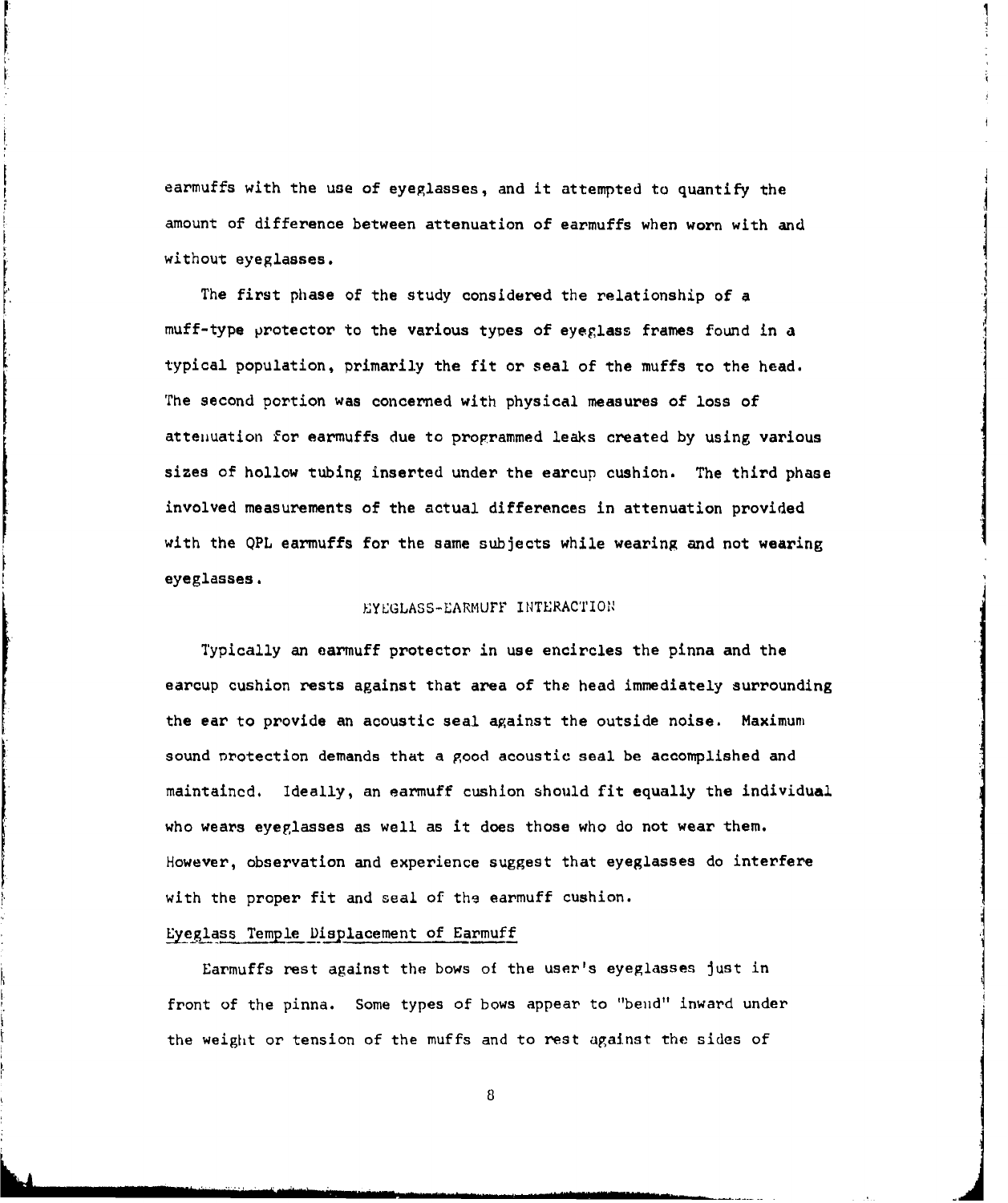the head, while others hold the earmuff seal away from the head creating an obvious air leak that is visible to an observer. The actual displacement or distance of the eyeglass bows from the head of each subject was measured with various earmuffs in place on the head and compared to the same measurements when no earmuff was worn.

 $\ddot{\phantom{a}}$ 

 $\frac{1}{2}$ 

 $\frac{1}{2}$ 

**The Contract Construction of the Construction** 

All subjects who participated in the measurement survey normally wore eyeglasses and measurements were taken with their own personal eyeglasses which had been professionally fitted to them by their own physicians. Consequently, the data are representative of the types of frames and the kinds of fits that might be expected in typical populations. All measurements were taken by an individual with training and experience in the fitting of eyeglasses.

The eyeglass temple displacement with and without earmuffs was measured on more than **100** volunteers, both left and right ears, and the various types of eyeglass bows observed were tabulated. Approximately 80% of the bows were of various sizes and thicknesses of plastic, about 10% were metal and about 10% of thin wire. The mean displacement values measured on these individuals are shown in table I.

It was assumed, prior to initiation of the measurement survey, that placement of the earmuff over the eyeglass temples would reduce the distance of the bows from the sides of the head. Contrary to this assumption, it was observed that three of the four earmuffs measured with eyeglasses showed bow displacements from the side of the head that were greater with the earmuff than when no earmuff was worn (table **1).** It appeared, on inspection, that the muff may have exerted pressure on that poition of the eyeglass bow behind the pinna in such a way that the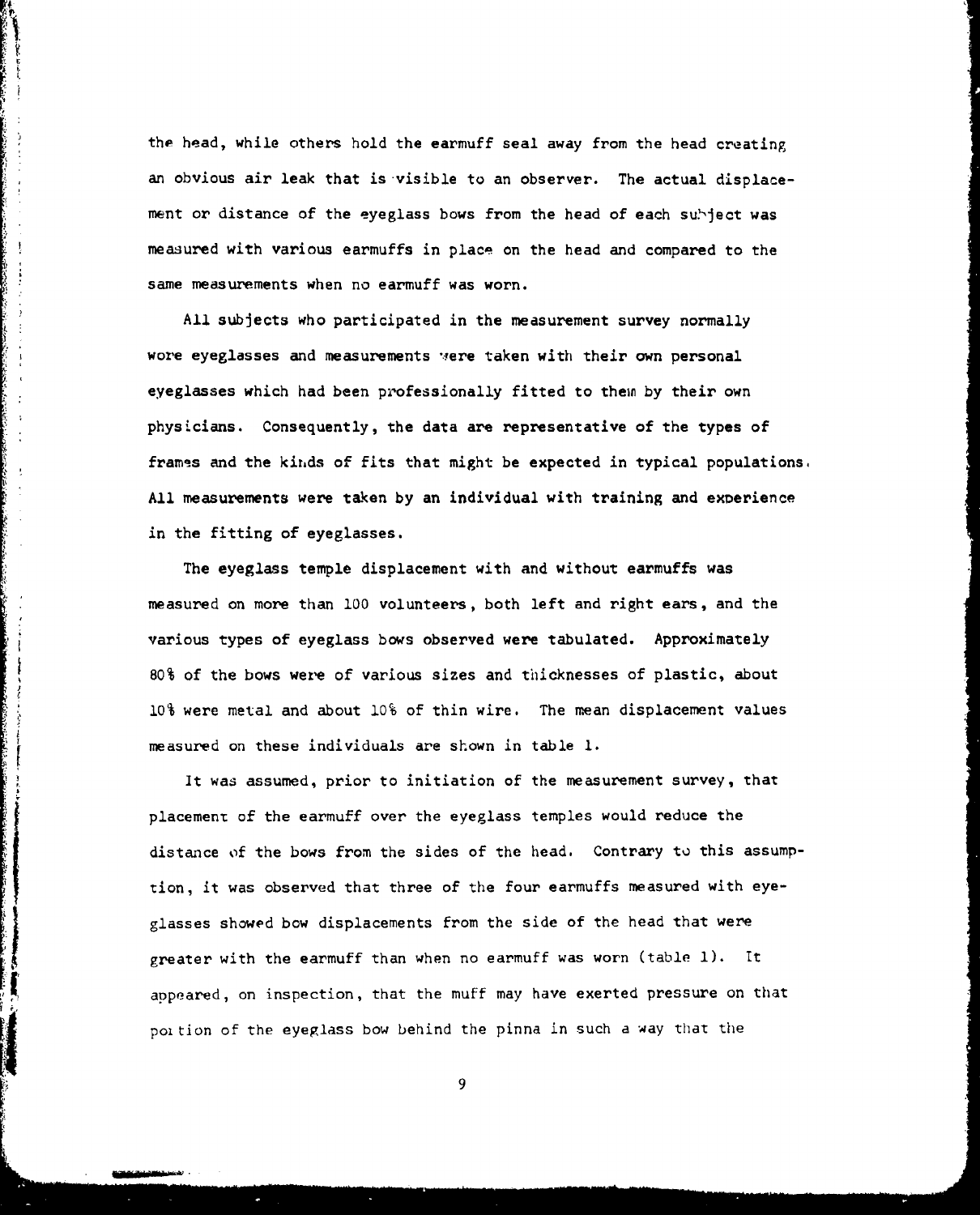## TABLE I

## MEAN DISTANCE OF EYEGLASS TEMPLES FROM SIDE OF HEAD WHEN WORN WITH FOUR DIFFERENT EARMUFF PROTECTORS

|            | <b>EYEGLASSES</b><br><b>WITHOUT</b><br><b><i>EARMUFF</i></b> | <b>EYEGLASSES</b><br><b>WITHOUT</b><br>EARMUFF A | <b>EYEGLASSES</b><br><b>WITHOUT</b><br><b>EARMUFF B</b> | <b>EYEGLASSES</b><br><b>WITHOUT</b><br><b>EARMUFF D</b> | <b>EYEGLASSES</b><br><b>WITHOUT</b><br><b>EARMUFF E</b> |
|------------|--------------------------------------------------------------|--------------------------------------------------|---------------------------------------------------------|---------------------------------------------------------|---------------------------------------------------------|
| RIGHT SIDE | $6.33*$                                                      | 6.11                                             | 6.61                                                    | 6.49                                                    | 6.78                                                    |
| LEFT SIDE  | 6.30                                                         | 5.67                                             | 6.75                                                    | 6.50                                                    | 6.88                                                    |

## \*DISTANCE IN MILLIMETERS

والمرار بوديد بالطالب المراجع المراجع المسائلة<br>الانتقالي المسيح المسائل المسائلة

**"我们的时候,我们的人们的时候,我们的时候,我们的时候,我们的时候我们的时候,我们们的时候,我们们的时候,我们的时候,我们的时候,我们的时候,我们的时候我们的时候,我们的时候,我们的时候,我们的时候,** 

ì.

 $\ddot{\phantom{a}}$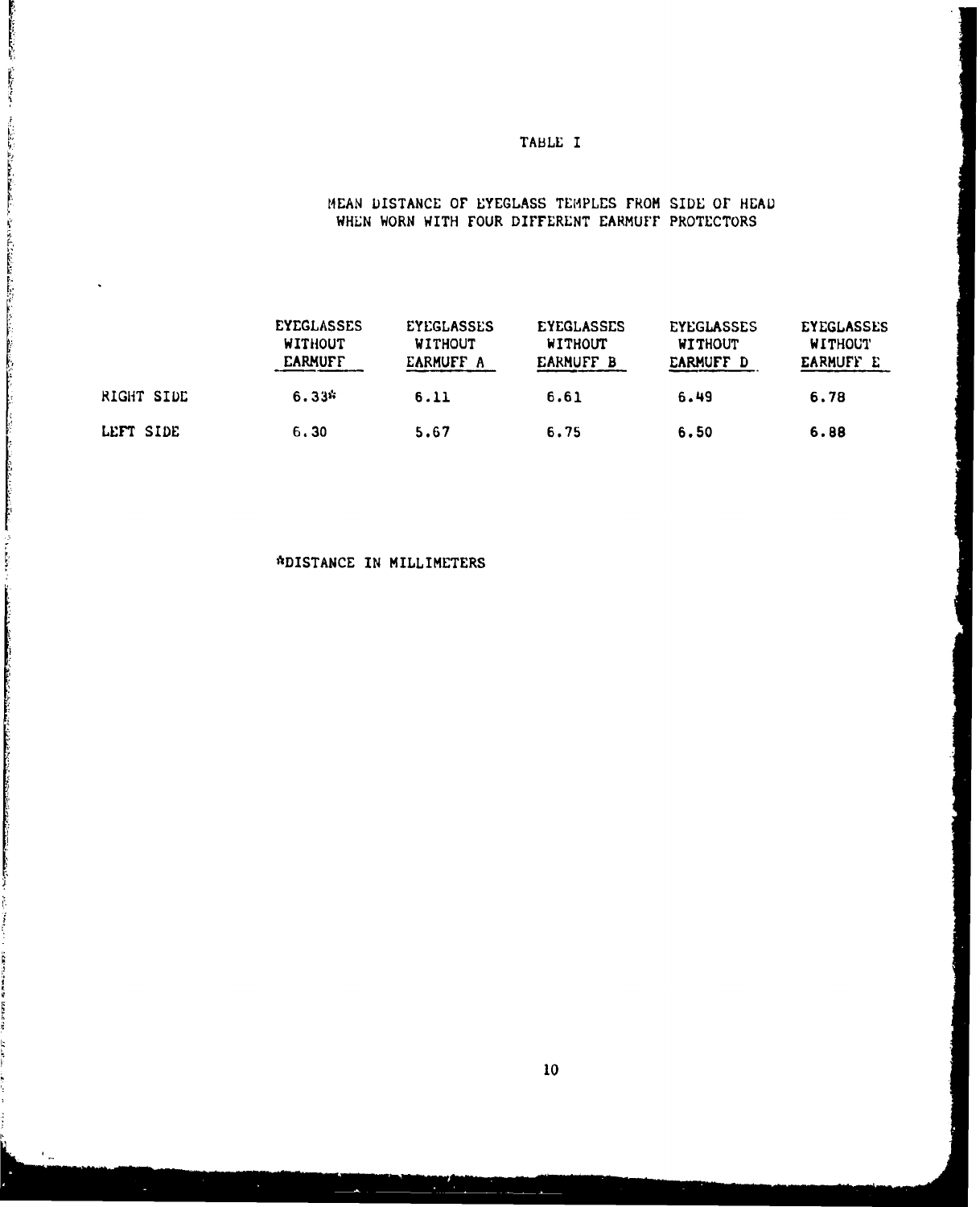forward part of the bow "bulged out" at the temporal area of the head and the effectiveness of the seal around the bow in front of the pinna was reduced.

The exception to this finding was demonstrated by Earmuff A, which was the only device for which the measured displacement of the eyeglass bows was less with than without the earmuff. The earcup opening for this unit is quite large and the cushion is relatively narrow. This configuration appeared to allow the cushion to seal against the head behind that portion of the bow which extends behind the ear of the subject instead of resting against the end of the frame. The other earmuffs examined have smaller openings and wider cushions which press against the end of the frame. On this basis, device A would be expected to show the least amount of attenuation decrement of the muffs examined when worn with eyeglasses.

#### Earcup Cushion Material

 $\ddot{\gamma}$ 

Perhaps the most common, and possibly most important source of air leak when earmuffs are worn with eyeglasses, is the degree to which the material of the earcup cushion fails to conform to or around the eyeglass bow. The more compressible and flexible materials are better able to mold or form themselves around the temples providing a more effective seal than with the less conforming cushions. This characteristic and its relationship to attenuation loss is clearly demonstrated in a report by Webster and Rubin (4) which examined earmuff protection for individuals wearing eyeglasses as a function of three types of cushion material on the earmuffs.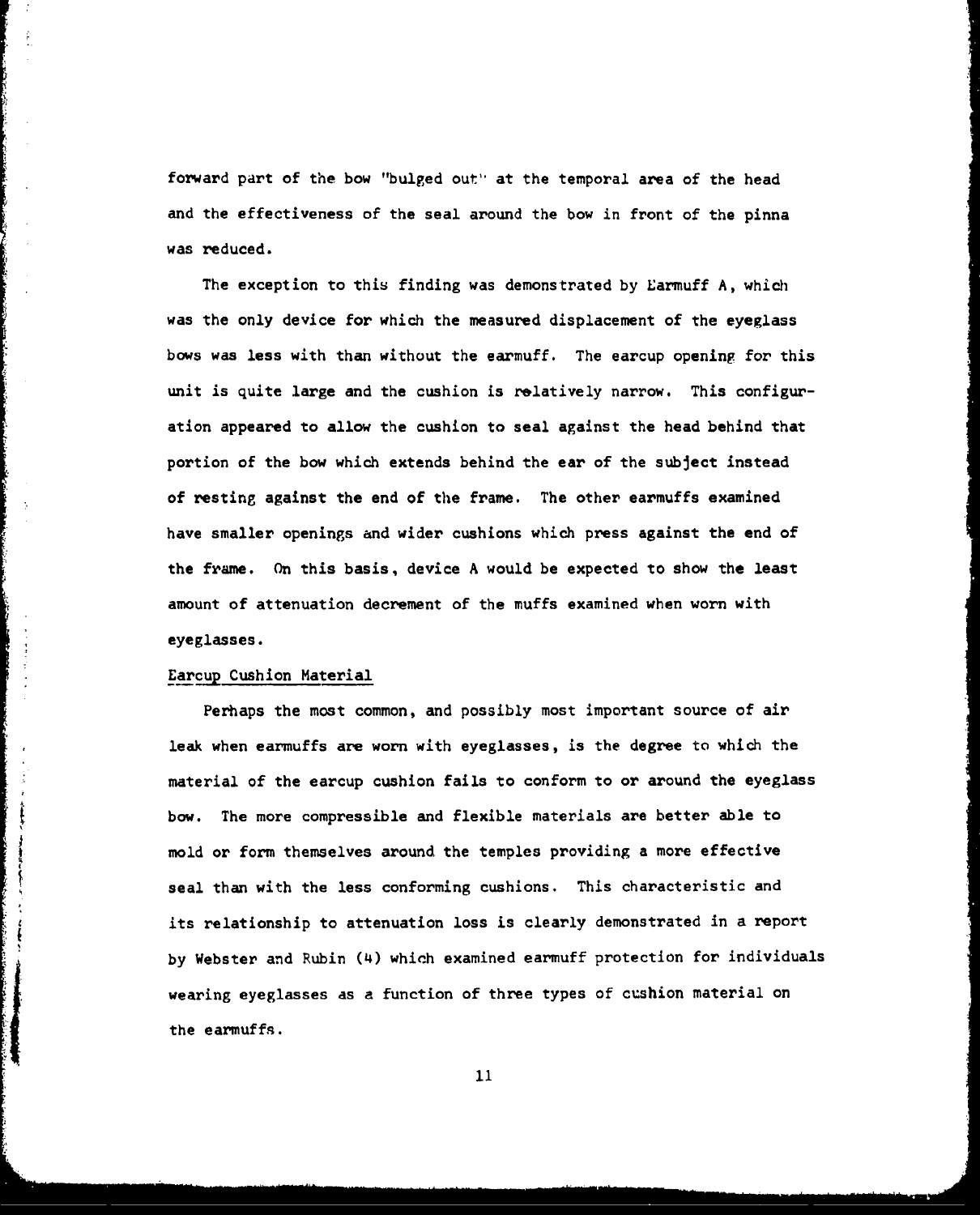#### Size of Lyeglass Temple

Another factor which contributes to loss of attenuation due to air leaks, which is not independent of cushion material, is the physical thickness or size of the eyeglass bow. Generally, the greater the thickness of the bow, the greater is the possibility of loss of attenuation due to air leaks. Effects of military issue type frames are reflected in the psychoacoustic measurements which appear later. The effects of thin wire bows would ordinarily be expected to be negligible in front of the pinna, all other variables excluded.

The amount of air leak and attenuation loss appears to be a function of various combinations of at least the three factors mentioned above, the displacement of the temples from the sides of the head, the ability of the earcup cushion material to conform around the temples, and the thickness of the temples or bows. In addition, the shape of the head of the wearer, the amount of headband tension, the degrees of freedom of the headband suspension, and the like, may all contribute singly or in combination to a reduction in acoustic seal and attenuation of an earmuff worn over eyeglasses. The earmuff itself would appear to be the most controllable factor of those identified.

#### PROGRAMMED AIR LEAKS

The necessity of obtaining a good acoustic seal with circumaural devices to insure maximum hearing protection is demonstrated by a serics of physical measures of attenuation of earmuffs for which simulated air leaks were created. A flat plate system for measuring sound pressure levels inside an earcup was assembled and calibrated in accordance with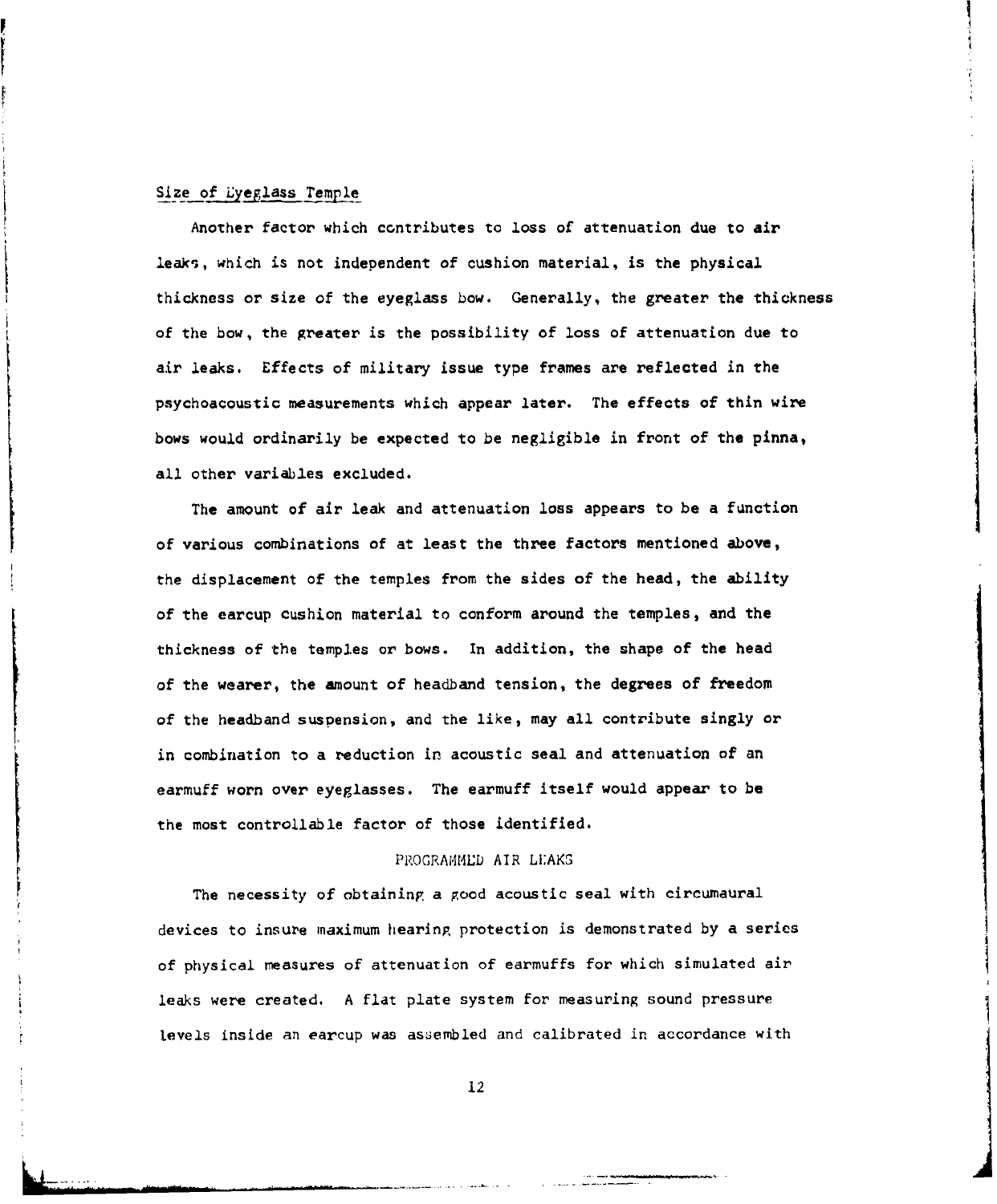figure **1.** The condenser microphone in the flat plate system recorded the amount of sound pressure present inside the test earcups. Attenuation of four different test earcups was measured first without an air leak and then again with simulated air leaks. The sizes of the air leaks were determined by selecting, plastic tubing with inside diameters ranging from 0.046 mm to 0.233 mm. The plastic tubing (3/4" lengths) was positioned between the flat plate and the earcup cushion for the measurements. Soft. clay was used to seal around the plastic tubes and assure that the only air leak was through and not around the tube. Care was taken to assure that the tube was not collapsed by the weight of the earcup or by the clay used for sealing around the tubes. A constant static pressure of 1000 grams was applied to each earcup during the measurements.

Earcup performance with and without the four simulated air leaks was measured for various test frequencies at four different intensity levels of broad band noise exposure: 70 dB, **80** dB, 90 dB, and **100** dB SPL. Observation of the data reveals that the amount of attenuation loss due to air leaks is reasonably constant with ambient level for the range of measurements recorded and that the attenuation is generally the same at **100** dB as it is at 70 dB, particularly at the frequencies most affected by leaks. This "constancy" characteristic permits us to discuss loss due to air leaks in terms of amount of loss, test frequency, and particular earmuff involved, without specifying the various intensity levels (within the range investigated).

Attenuation losses due to proprammed air leaks were examined for tubing with inner diameters covering a wide range of sizes, however,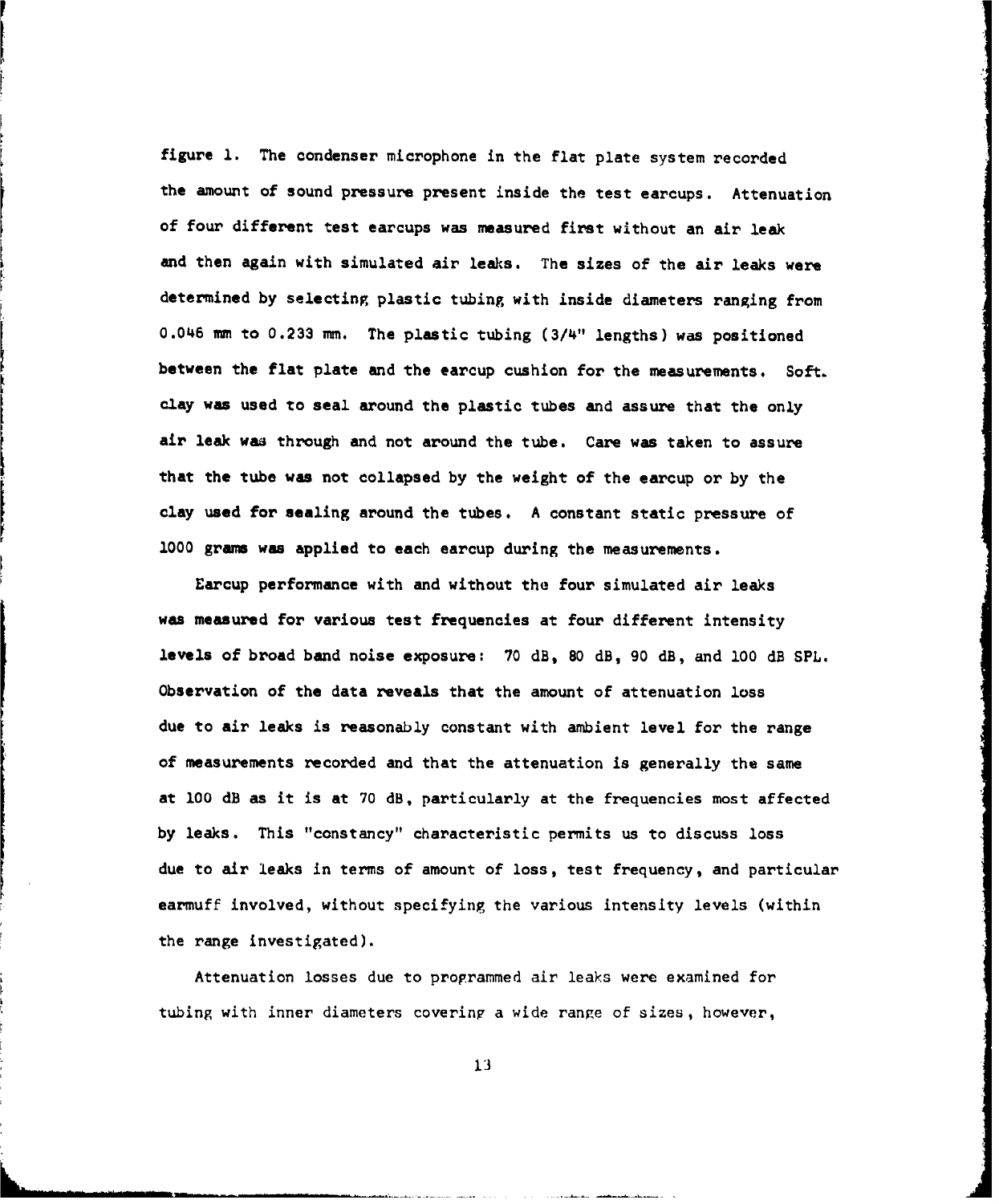

## PHYSICAL SYSTEM **USED** TO **MEASURE** EFFECT OF VARIOUS PROGRAMMED AIR **LEAKS ON EARCUP ATTENUATION**

FIGURE **1**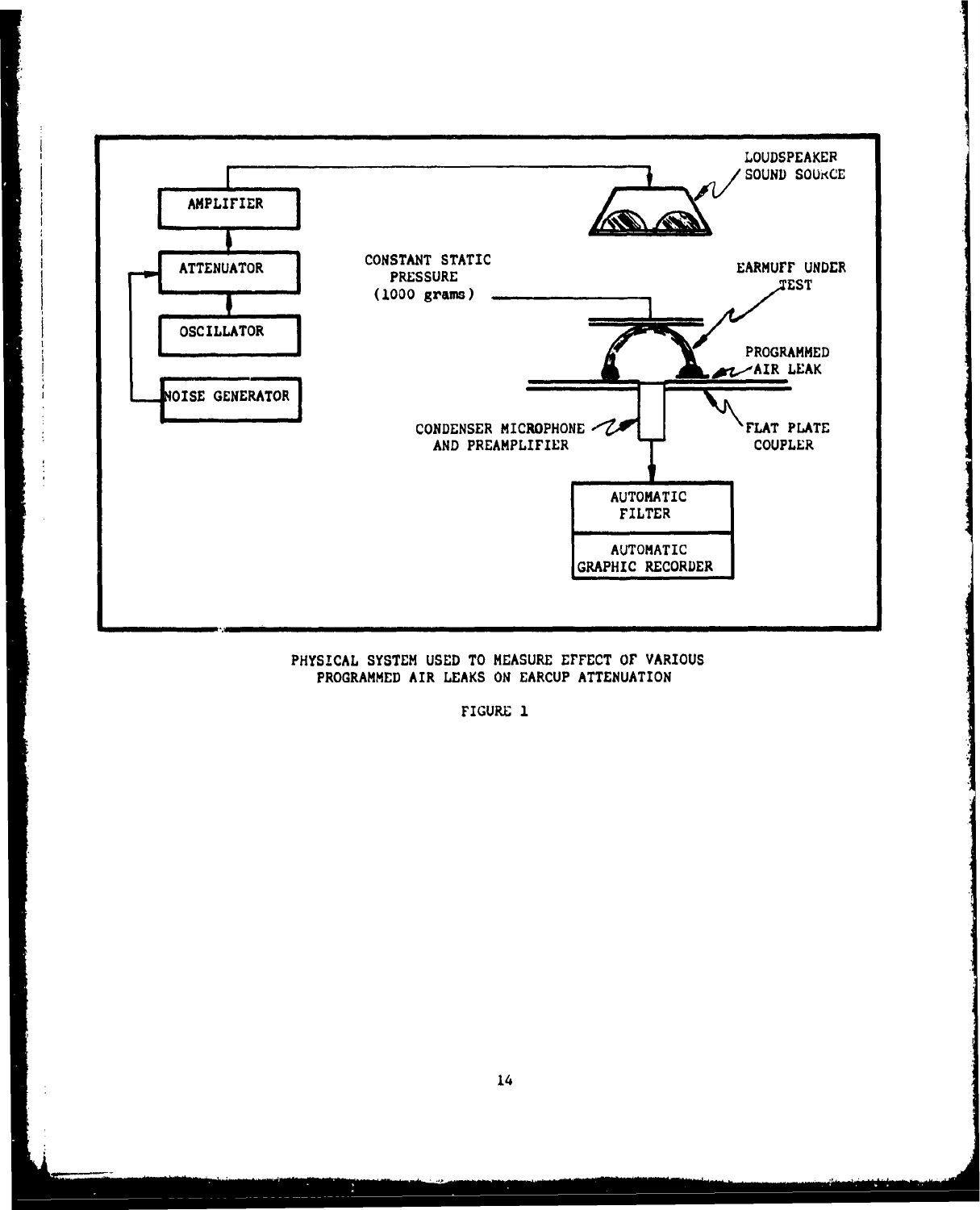major effects were observed primarily in the range between the 0.046 mm and 0.233 mm openings. Attenuation was not significantly affected by leaks smaller than 0.046 mm, and it changed little for those leaks greater than 0.233 which were examined. Consequently, all subsequent measurements were taken with four sizes of air leaks within the 0.046 to 0.233 mm range.

甲をしらす

Loss of attenuation due to two of the simulated air leaks for an earmuff in various levels of noise is summarized in figure 2. These data clearly demonstrate that the amount of loss is about the same in the range of ambient levels from 70 dB to 100 dB. It is also observed that as the size of the air leak is increased from 0.133 to 0.233 the amount of attenuation loss also increases, as expected. The amount of attenuation loss is frequency dependent with the greatest losses occurring at the low frequency end of the scale (125 Hz and 250 Hz). The frequency dependency is also directly related to the individual earmuffs, as shown in figure 3. It can be seen that a specific air leak caused different losses at the various frequencies as well as different losses among the various earmuffs. The extent of this variability is such that general trends or rules of thumb describing amounts of loss as a function of air leak sizes are not readily formulated. The exception to this statement is that very small air leaks do, in fact, cause substantial losses in the low frequency attenuation performance of earmuff devices. Further, that different muffs show differing amounts of attenuation loss for the same air leak. Therefore, air leaks introduced when earmuffs are worn with eyeglasses would be expected to have different effects on the attenuation depending upon which earmuff is worn.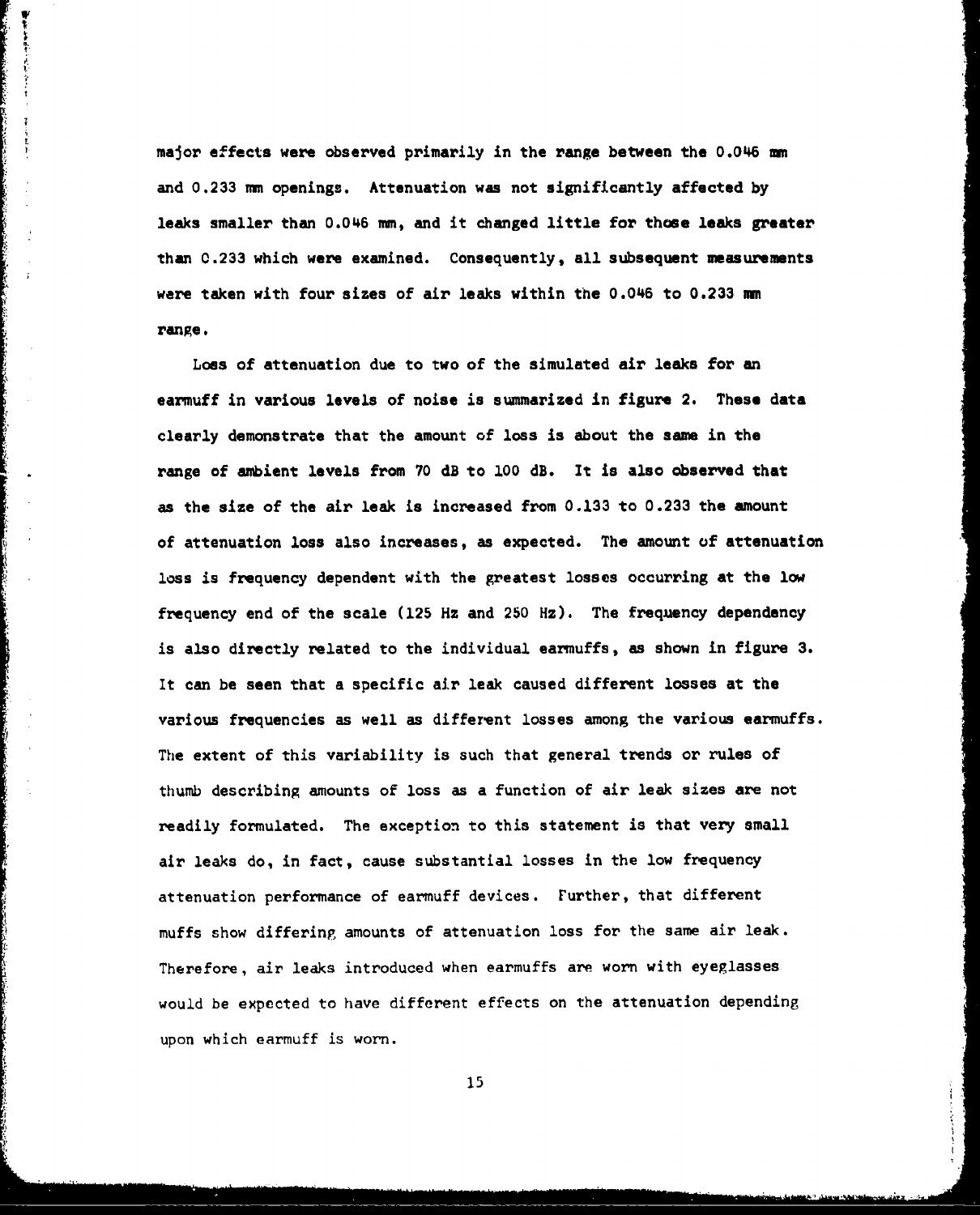

TEST FREQUENCY IN HERTZ

LOSS **Of** EARCUP ATTENUATION DUE TO PROGRAMMED AIR LEAKS IN FOUR DIFFERENT LEVELS OF AMBIENT NOISE

FIGURE 2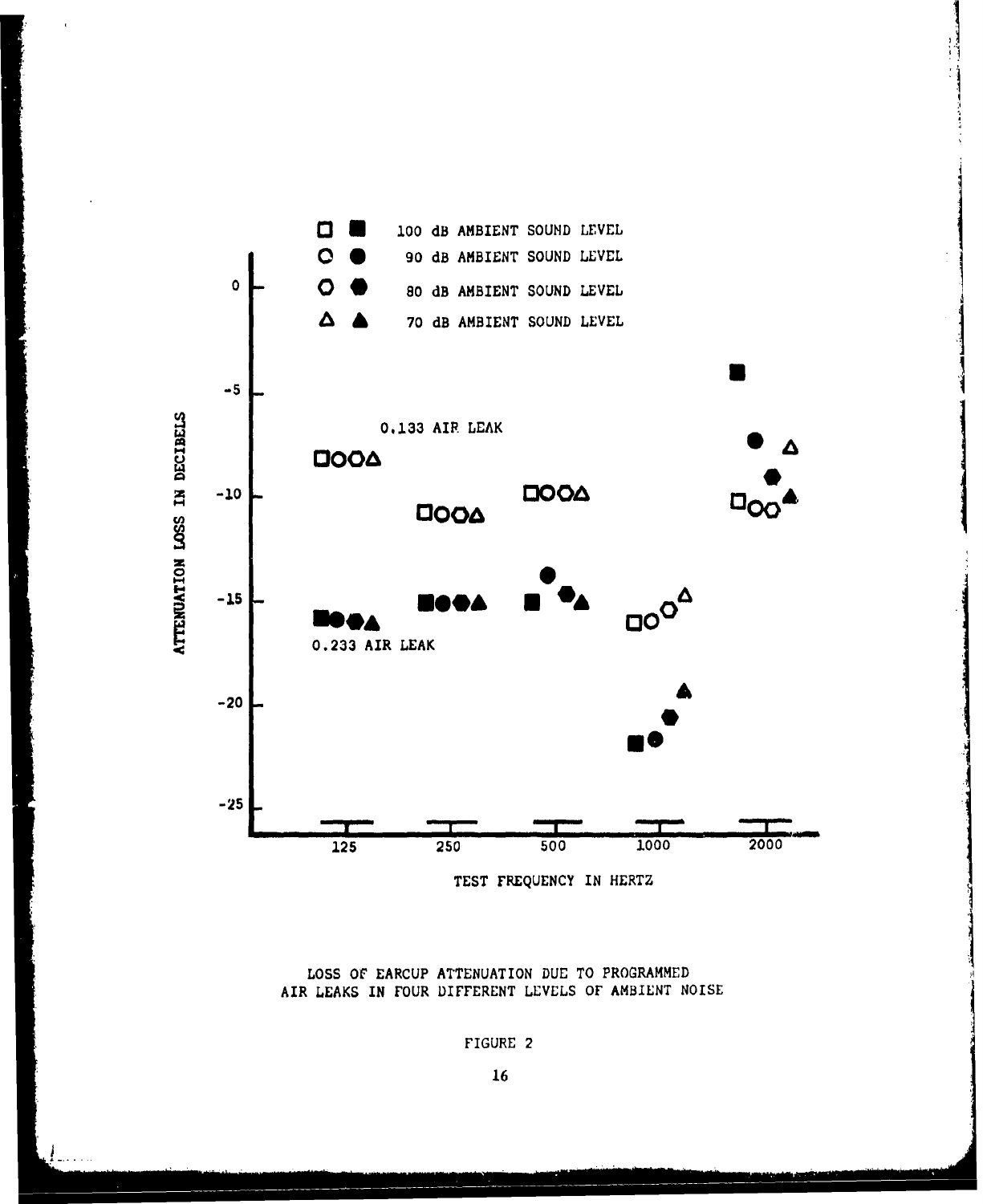

STHEIDHION FORS IN DECIBETS

**17**

∡  $\mathbf{u}^{(n)}$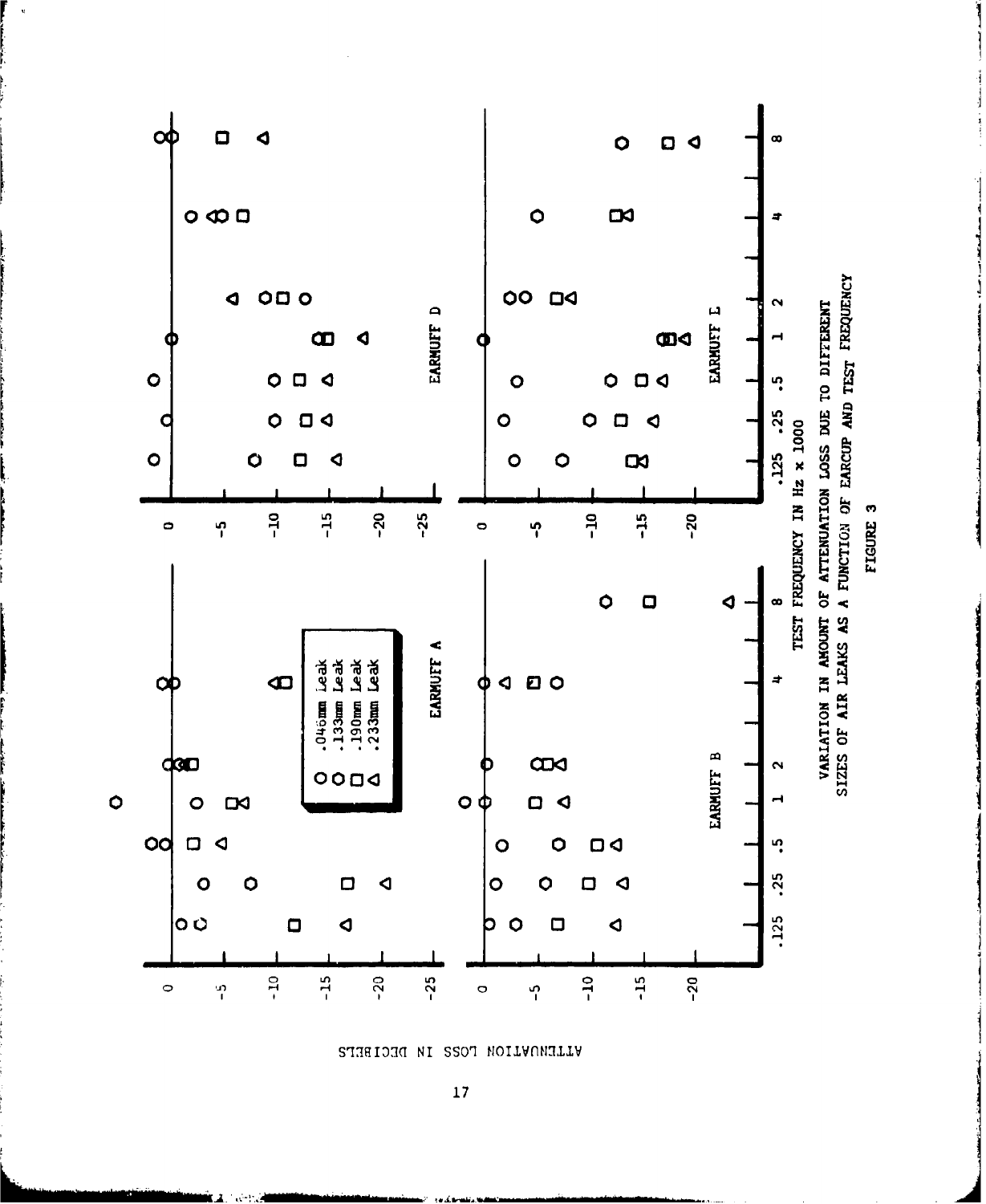An earmuff-eyeglasses combination with a small air leak could act as a helmholtz resonator at particular test frequencies, producing a sound pressure level under the earcup that is higher than the level outside the earmuff. The "earcup-hollow tube" arrangement used in the programmed air leak measurements constitutes such a resonator. The resonance effects could not be seen in these data because measurement were taken only at specific test frequencies. A continuously changing or sweeping test signal moving across the frequency range of interest could have identified the resonant peaks. Although this study did not consider resonance effects of earmuff-eyeglass combinations, it is pointed out that these effects are encountered in use and generally reduce the effectiveness of the protector under those conditions.

Physical data from the air leak measurements are not sufficient and variability is too great to permit formulation of a simple scheme for predicting these effects. Consequently, measurements of the actual attenuation provided by earmuffs worn by persons with and without eyeglasses was the next logical consideration of this study.

#### PSYCHOACOUSTIC TESTS

Five circumaural earmuff protectors, some of which appear on the Air Force QPL and are known to be in use in the operational situation, were evaluated when worn with eyeglasses. The method of measuring attenuation closely followed the American National Standards Institute (ANSI) Method for the measurements of Real Ear Attenuation of Ear Protectors at Threshold (1) which is described in detail in an earlier report (5).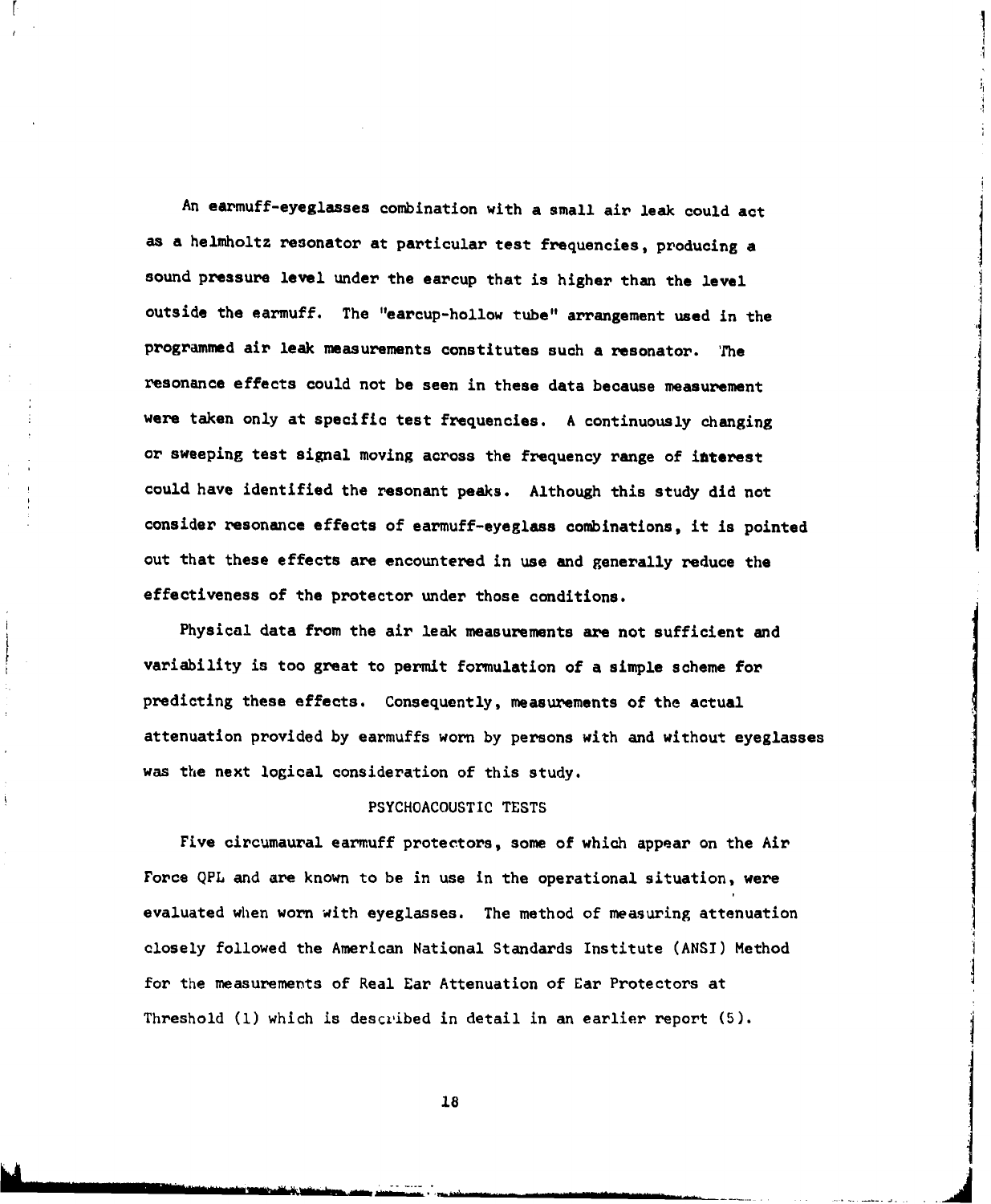With this method subjects actually wearing the sound protectors determine the amount of protection provided in a specified sound field. This is, in effect, a real life test even though it is conducted in the laboratory at very low sound pressure levels.

Since the primary purpose of this investigation was to evaluate a potential AF problem, all subjects were personally fitted with standard AF issue eyeglasses with standard zylonite frames but with no lenses. A medical technician with training and experience in this special medical area individually fit each subject with the appropriate size frames using a "spectacle-fitting kit" which provides a basic selection **of** sizes. The technique, method and purpose of this exercise were coordinated with an ophthalmologist. All subjects were judged to be provided proper frames for their head shape and configuration. It is understood by the investigators that the fitting of eyeglasses is somewhat influenced by the individual lenses required; however, for the purposes of this evaluation the procedure employed was considered appropriate and correct. Standard AF frames were used in the evaluation in order that findings might be related to the actual operational situation.

Subjects who participated in this phase of the study were male university students with normal hearing at the audiometric test frequencies of from **125** Hz to **8000** Hz. Each subject participated in all tests, that of from 125 Hz to 8000 Hz. Each subject participated in all tests. is, he wore the same eyeglass frames with each of the five earmuffs investigated. Subjects, using the psychophysical method of adjustment (3), determined their thresholds of hearing under three separate conditions, (1) open-ear (eyeglass frames with no muff), (2) wearing an earmuff (no eyeglass frames), and (3) wearing eyeglass frames and an earmuff.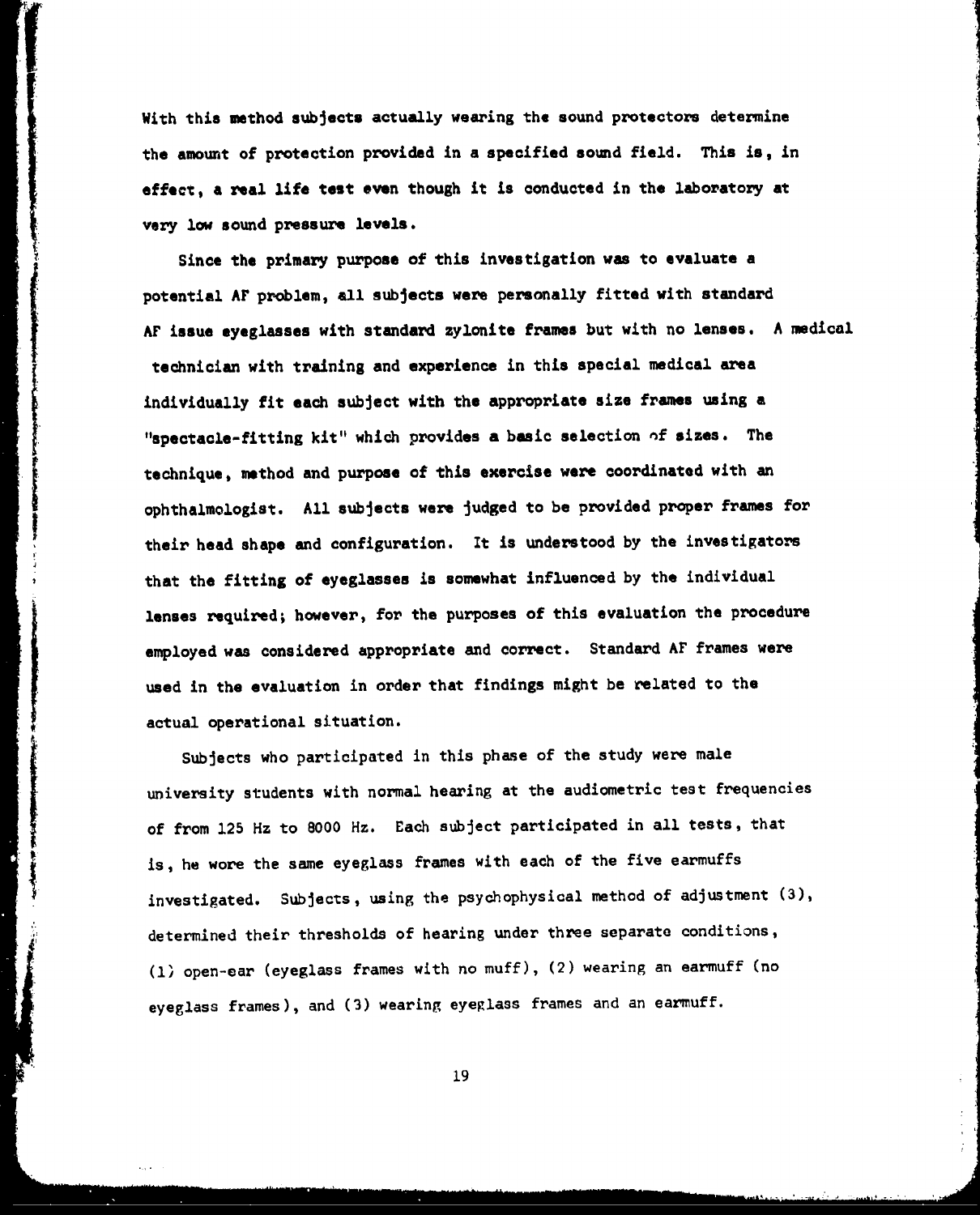Differences in the threshold of hearing between the open ear condition and the two earmuff conditions are described as the attenuation attributed to the muff or to the muff and eyeglasses combination worn in that condition. The differences in attenuation between the earmuff and the earmuff-pluseyeglass condition is described as the attenuation loss due to eyeglasses.

Differences in the attenuation of the selected earmuffs worn with and without eyeglass frames are summarized in figure 4. The amount of area between the curves and the zero lines represents the average amount of attenuation loss or reduction experienced by that particular muff when it was worn over AF eyeglass frames. Several observations may be made from these data.

First, the attenuation reduction is frequency selective. All devices reveal greater losses of attenuation at the low and high frequency regions of the spectrum than at the mid-frequency range. Also, minimum and maximum reduction values occur at different test frequencies for each of the different devices tested. Clearly, both attenuation and loss of attenuation due to air leak are directly related to the frequency of the test signal.

Second, all earmuffs show losses in attenuation at all frequencies when eyeglass frames ara worn. Further, the amount of loss varies significantly from earmuff to earmuff, confirming that reduction in attenuation is a function of the individual earmuff. None of the items showed improved protection with eyeglasses at any test frequency.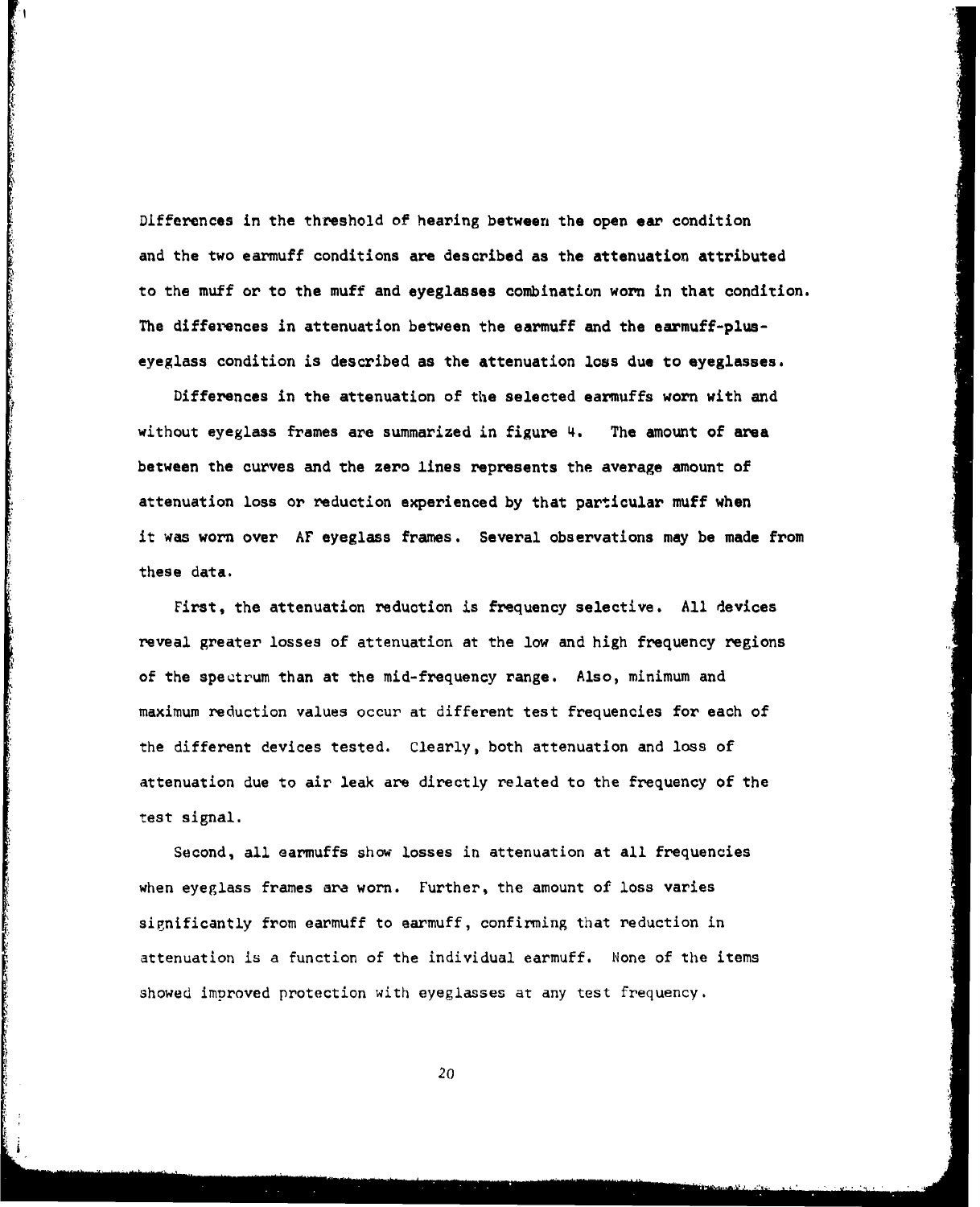

通知 医胃病的

Adolf 19

Ï

ć

FIGURE 4 DIFFERENCES IN ATTENUATION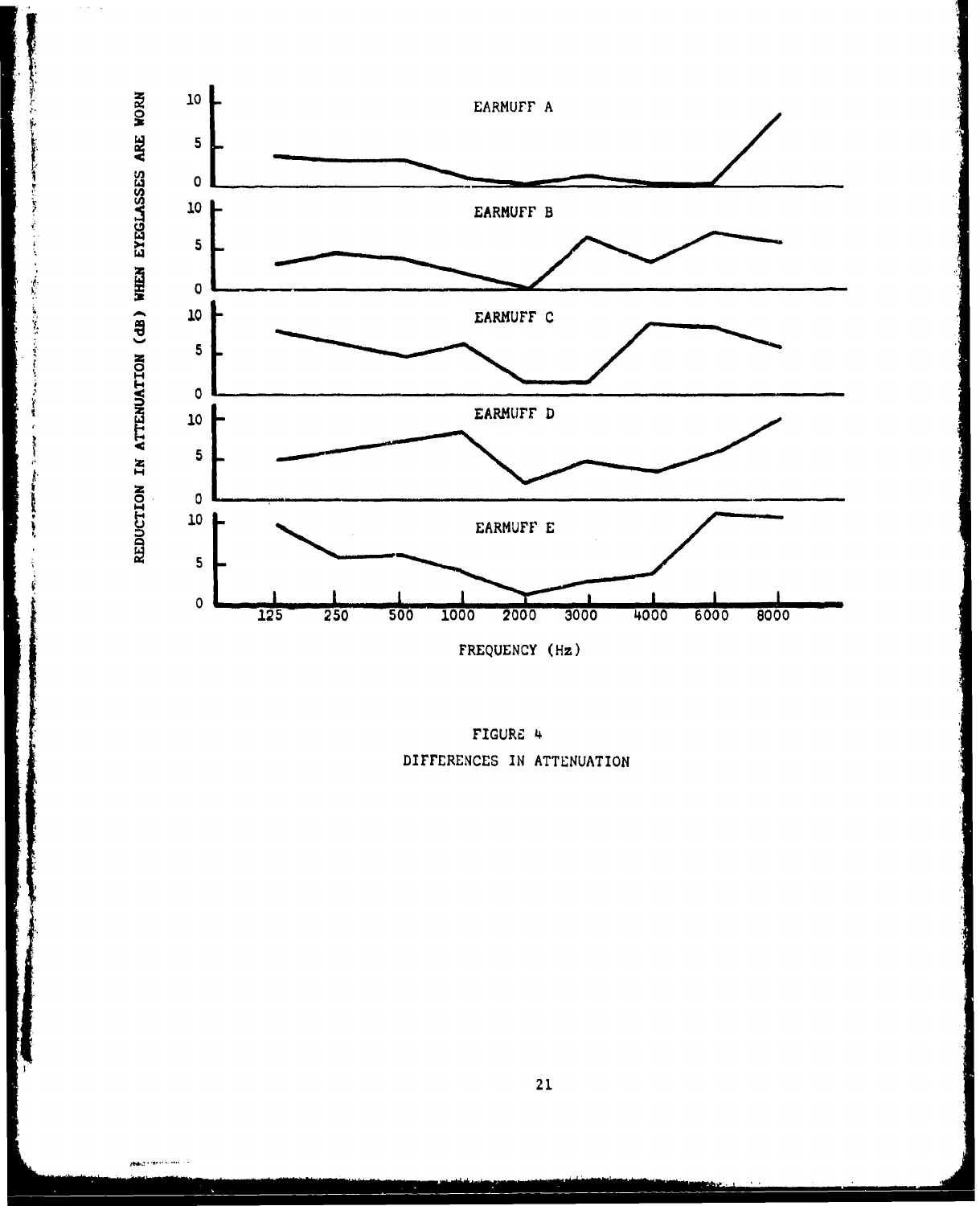Third, the earmuffs can be categorized or ranked in terms of their susceptibility to loss of attenuation when worn with eyeglasses, or conversely stated, in terms of their efficiency when used with eyeglasses. Figure 4 ranks the muffs by inspection from the best at the top to the poorest item at the bottom. When the difference values are actually ranked and summed, the order of the numerical values for the last two items are reversed with the item E showing the greatest loss of attenuation. In terms of percentage change in reduction of attenuation, earmuff A shows 8.3% loss, earmuff B 16.2%, earmuff C 21.1%, earmuff **D** 19.9%, and earmuff **E** 21.6%. Clearly, item A is best re percentage change when worn with eyeglasses; i.e., it shows the least attenuation loss, and item **E** is the worst, although items C and D are very close to item L.

 $\frac{1}{2}$  $\sim 10^{11}$ 

> Ą  $\ddot{\psi}$  $\tilde{\boldsymbol{\gamma}}$

计多型图 医氯化苯基甲基 指示于法律的变形 医无子宫 医皮肤发育 的复数人名英格兰人姓氏

医子宫内

医皮肤 医中间性

 $\frac{1}{\sqrt{2}}$ 

**CONTRACTOR** 

 $\frac{1}{2}$ 

ì,

空气

 $\lambda$ 

Forty-five t-tests, on 30 measures each of the differences between attenuation of earmuffs worn with and without eyeglasses, are summarized in table 2. Differences which were not statistically significant are underlined and indicate that essentially the same attenuation is provided with the eyeglasses as without them. This statistically significant difference amounted to about 2.5 dB. It is clear that earmuff A is least affected by eyeglasses and that earmuff **E** is most affected. At the test frequency of 2000 Hz, no significant differences between attenuation were found for any of the devices.

Data on differences in earmuff attenuation with and without eyeglasses as reported by Webster and Rubin (4) and by Fletcher and Loeb (2) are summarized in table 3. Items V, W, and X show rather large differences. Item *Z* is the earmuff with foam-latex cushions which was essentially unaffected by the eyeglasses.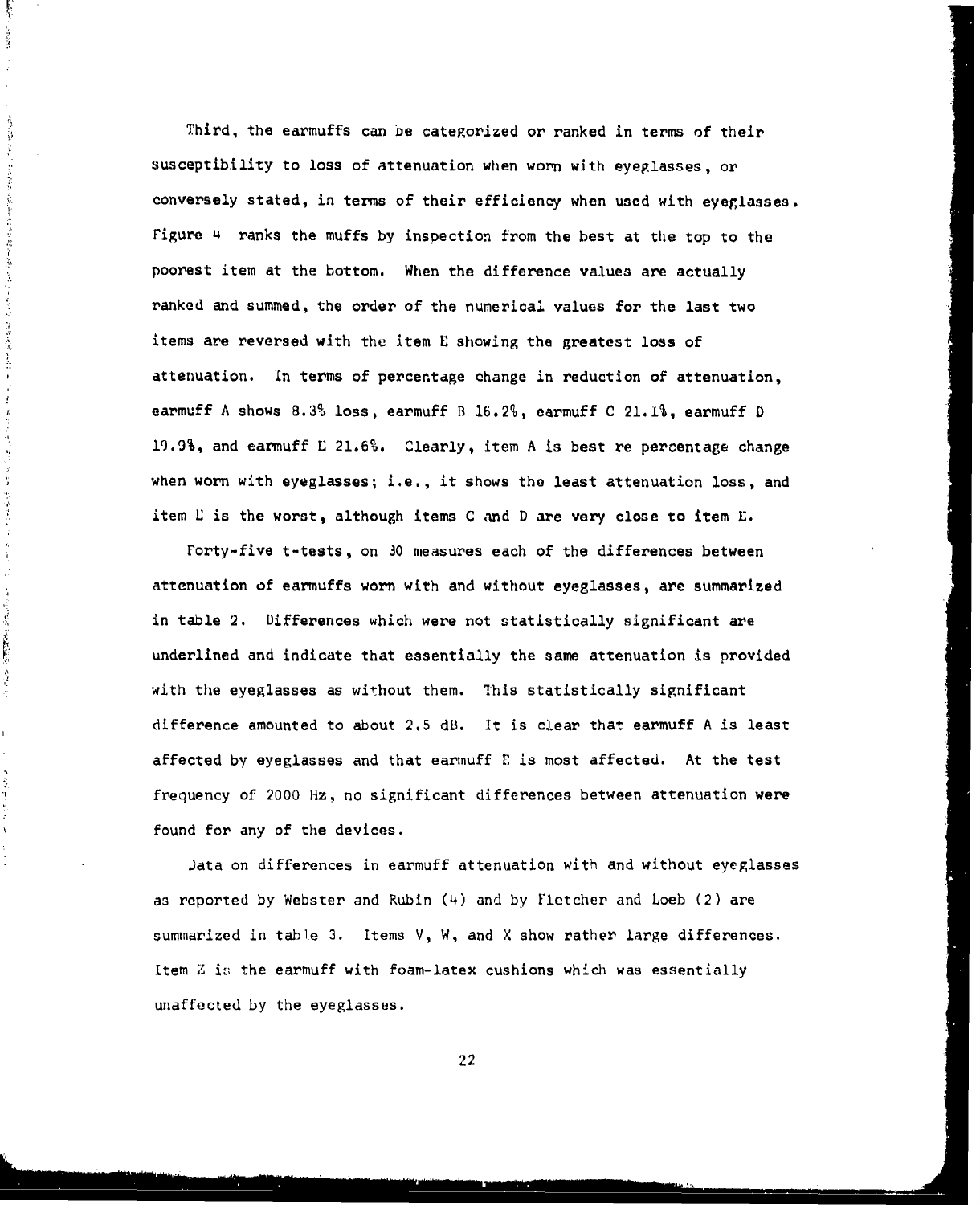## TABLE 2

## MEAN DIFFERENCE SCORES BETWEEN EARMUFF ATTENUATION WHEN WORN WITH vs WITHOUT EYEGLASSES

|                   | <b><i>EARMUFF</i></b> | <b><i>EARMUFF</i></b> | <b>EARMUFF</b>    | <b>EARMUFF</b><br>n | <b>EARMUFF</b>      |
|-------------------|-----------------------|-----------------------|-------------------|---------------------|---------------------|
| TEST<br>FREQUENCY | Α                     | Ь                     | C                 |                     |                     |
| 125               | $3.35*$               | 2.71                  | 5.26              | 7.05                | 4.48                |
| 250               | 3.23                  | 4.63                  | 5.36              | 4.88                | 4.56                |
| 500               | 3.17                  | 3.12                  | 5,19              | 4.76                | 5.34                |
| 1000              | <u>1.13</u>           | 1.37                  | 3.97              | 3.56                | 5.33                |
| 2000              | $\frac{0.17}{1.25}$   | 0.02                  | 0.99              | 0.45                |                     |
| 3000              |                       | 4.08                  | $\overline{1.08}$ | $\frac{1.89}{3.09}$ | $\frac{1.72}{3.38}$ |
| 4000              |                       |                       | 6.49              |                     | 2.7%                |
| 6000              | $0.15$<br>$0.30$      | $\frac{1.79}{3.57}$   | 4.32              | 8.71                | 3.32                |
| 8000              | 4.97                  | 2.71                  | 2.45              | 6.78                | 5.44                |

■WebMannerの本語の指摘との ( ) こうきゅうきょう スクタイン

 $\frac{1}{4}$ ķ

i<br>I

**International Control** 

"\*Entries are t-test s ores. Mean differences in excess of **2.46** are statistically significant, underlined scores indicate that essentially the same attenuation was provided with the eyeglasses as without them.

 $\mathcal{L}$ 

 $\frac{1}{2}$ 

للخائط

N

 $\mathbf{r}$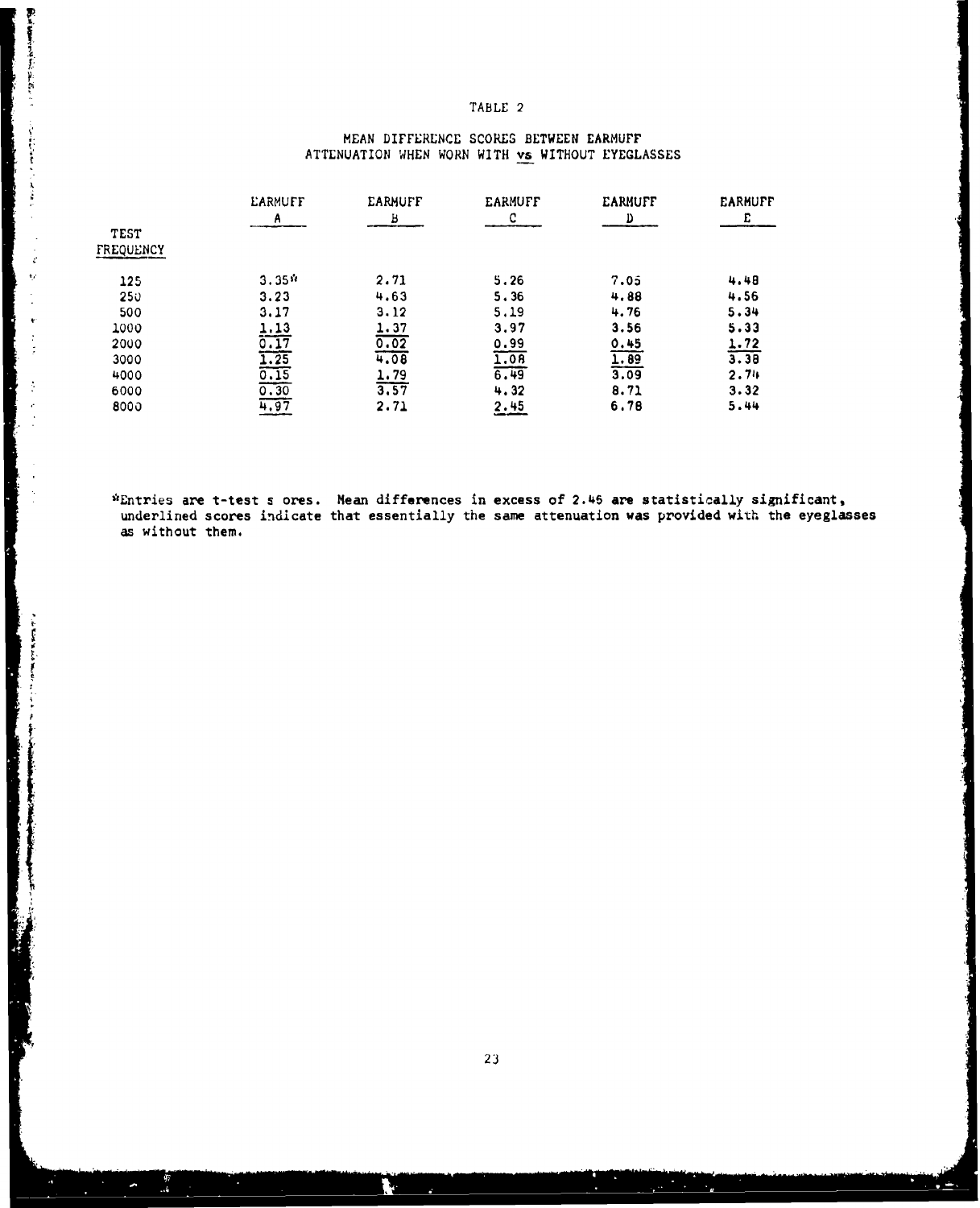## TABLE 3

## DIFFERENCES IN ATTENUATION OF EARMUFFS WORN WITH AND WITHOUT EYEGLASSES (IN DECIBELS)

2000年10月12日には今のアートにのいた。1901年4月1日に1902年に、1902年4月1日に2月1日には1902年に1902年に1902年1月1日に4月1日に1902年に1902年に1902年 10月1日に190

- 「SANKANSER」とは、「SANKANSER」ということによっている。 こうしょうしょう こうしょう こうしょう こうしょう こうしょう アイ・コン・コン・コン・コン しょうしょう

 $\hat{r}$ 

| <b>TEST</b> | <b>EARMUFF</b> |        |     |            |                |
|-------------|----------------|--------|-----|------------|----------------|
| FREQUENCY   | Vŵ             | Wŵ     | Xŵŵ | <b>YRS</b> | $2$ is it      |
| 125         | $6.1$ ithit    | 3.1    | 9   | 6          |                |
| 250         | 7.0            | 7.5    | 9   |            |                |
| 500         | 6.1            | 6.7    | כ   | 4          | $\blacksquare$ |
| 1000        | 0.9            | 4.6    |     |            |                |
| 2000        | 8.7            | 5.1    | 0   | ٥          | - 1            |
| 3000        | 7.2            | $-1.0$ |     |            |                |
| 4000        | 11.8           | 7.0    |     |            |                |
| 6000        | 8.2            | 11.4   | 12  | 5          |                |
| 8000        | 4.7            | 9.3    |     |            |                |
|             |                |        |     |            |                |

"\*FLETCHER AND LOEB \*\*WEBSTER AND RUBIN \*•"IPOSITIVE ENTRIES INDICATE AMOUNT OF ATTENUATION LOSS DUE TO THE EYEGLASSES

24

a a shekara ta 1972 a 1972 a 1972 a 1972 a 1972 a 1972 a 1972 a 1972 a 1972 a 1972 a 1972 a 1972 a 1972 a 197<br>Daoine an t-Iomraid ann an 1972 an t-Iomraid ann an 1972 an 1972 an 1972 an 1972 an 1972 an 1972 an 1972 an 19

a a shi a shekarar a tarafin

فنا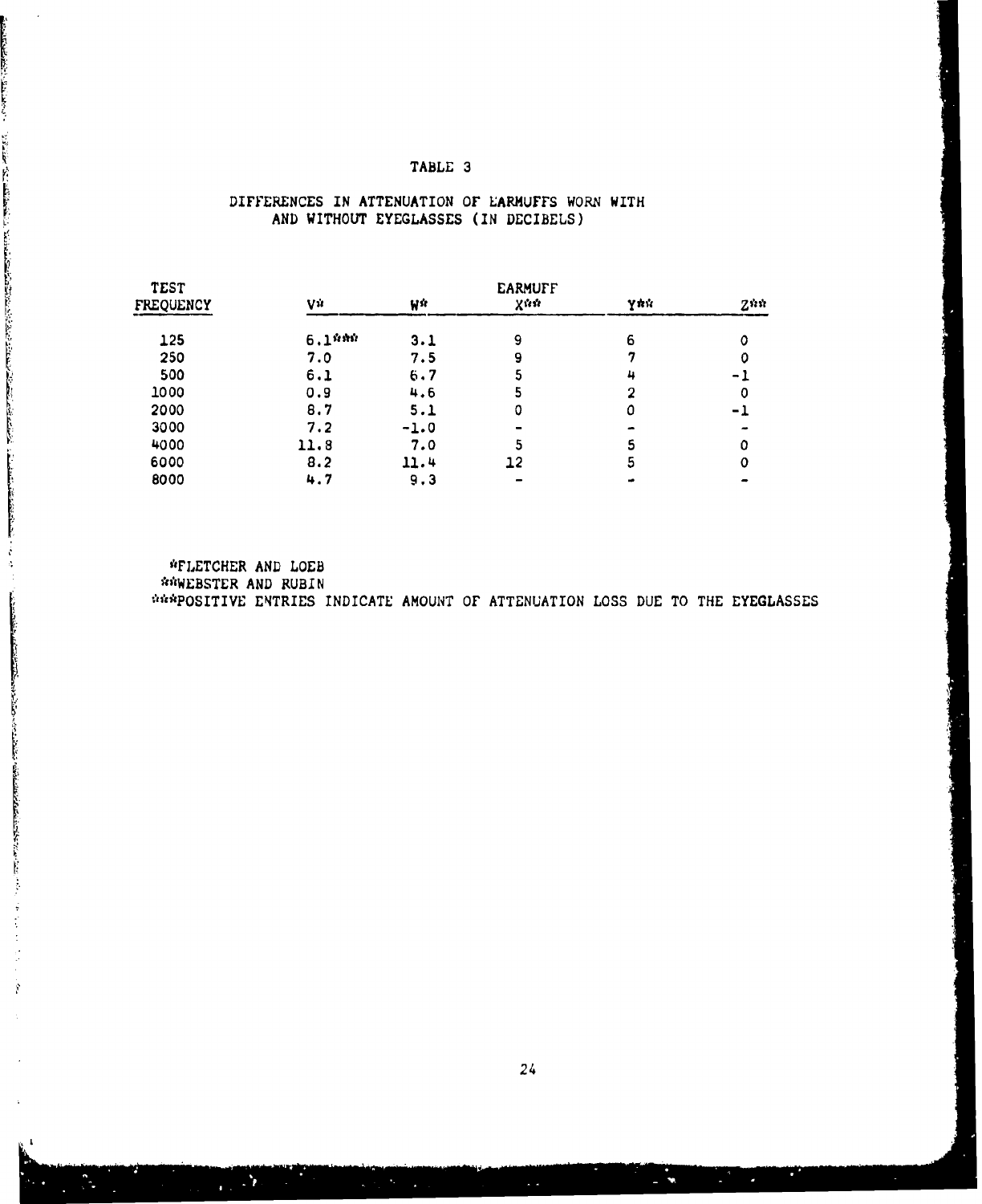#### DISCUSS ION

It is the opinion of the investigators that the state-of-the-art of earmuff design is sufficiently advanced that the loss of earmuff attenuation when worn over eyeglasses is a technically solvable problem. The performance of earmuff A over that of earmuff E demonstrates that better comnatability is already achievable. Webster (4) found that an earmuff with foam-laxtex cushions had little effect on attenuation while vinyl covered cushions resulted in the usual noticeable lowfrequency loss when eyeglasses are worn. He suggested that a piece of foam-latex or similar material be placed under/over the eyeglass temples to form a more effective seal than would be obtained otherwise.

The problem of earmuff-eyeglaxs compatability may be approached in a number of different ways. One alternative is to provide special earmuffs (clearly marked )n the units) for persons who work in noise and who also wear eyeglasses. This would require a separate performance specification and evaluation for these earmuffs. Another alternative is to apply a correction factor to current earmuff performance specifications to account for the attenuation losses due to air leaks. Unlike the first approach, this correction factor(s) would be determined for each earmuff at the time of its evaluation for potential AF use and would be reflected in the performance data. No personnel, other than the evaluators, would be directly involved. This method would adequately protect tne eyerlass wearer and would overprotect the non-wearer of eyeglasses.

Eveglass wearers could be provided with foam-latex (or similar material with configuration to be determined) inserts or applicators to be used at the eveplass temples to *j- yove the acoustic seal with all*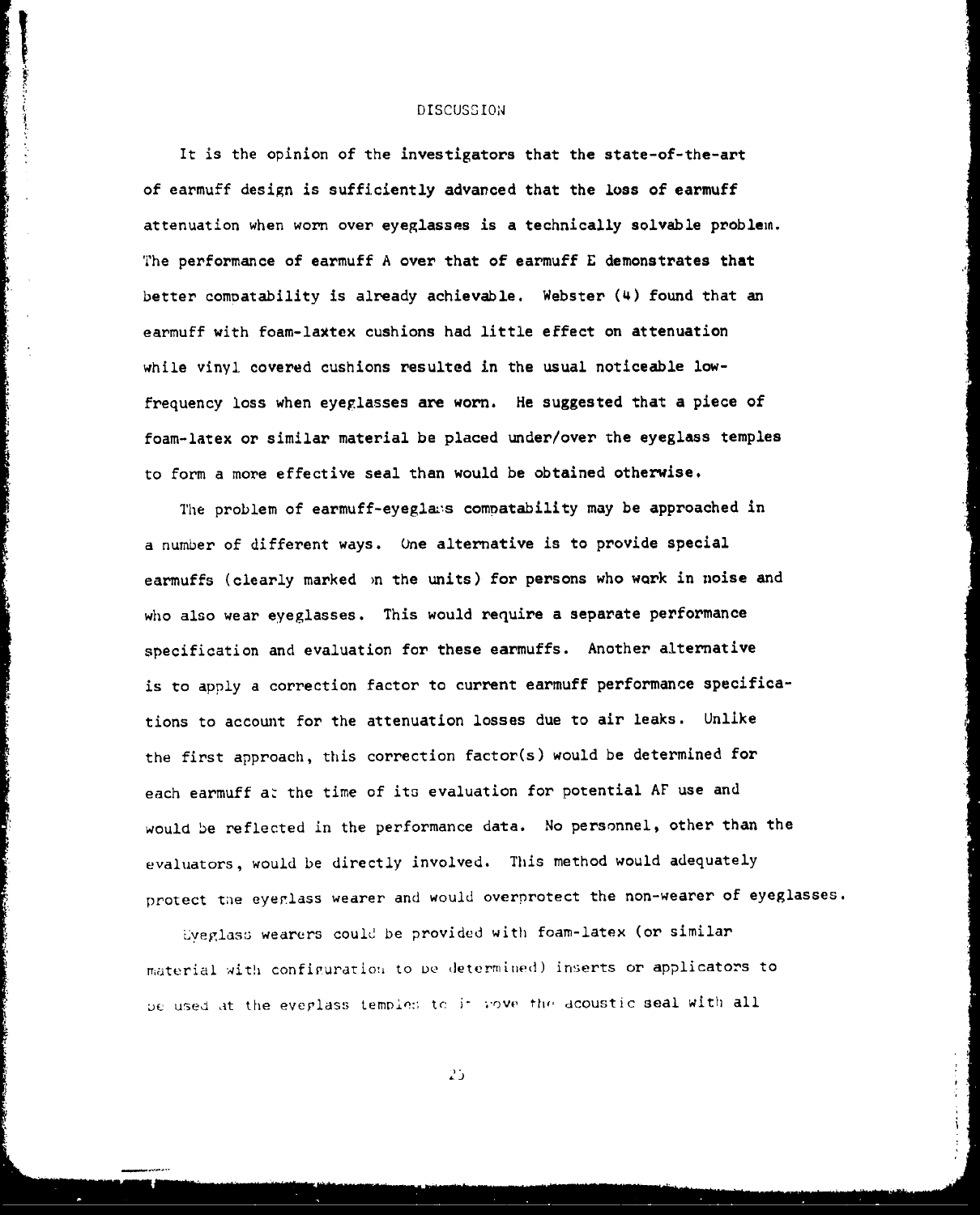earmuffs. A commercially available pad designed for this purpose was evaluated recently in our laboratory. Its effectiveness in minimizing the attenuation loss is seen as increased average protection at all test frequencies in figure **5.** The use of some material at the temple may well be the most practical approach since it would be applicable to all items already in use operationally, to those in the inventory and to those procured in the future. The relative cost would be expected to be small. An investigation into types of materials and of appropriate configurations would precede final selection.

Thin wire eyeglass temples which rest close to the head have essentially no effect on the attenuation of earmuffs worn over them. Some personnel in the field have removed or stripped the plastic off the temples of AF standard eyeglass frames leaving only the thin metal strip to minimize and eliminate air leaks. A brief examination of this approach in our laboratory confirmed that temple-stripping does improve attenuation. Earmuffs which seal poorly over unstripped temples show the greatest improvement and as might be expected, earmuffs which initially attenuation. Earmuffs which seal poorly over unstripped temples show the<br>greatest improvement and as might be expected, earmuffs which initially<br>ssal well show little improvement when worn over stripped temples.

Finally, the current procedure for the selection of earmuffs for use by AF personnel in noise does not contain provisions for eyeglass wearers who usually receive less protection than is indicated. In general, if the attenuation values of earmuffs already on the QPL were corrected (reduced) for protection lost due to air leaks nround eyeglass bows, the resulting values would not be expected to satisfy the performance requirements in the earmuff specification, MIL-P-382b8B. The implic:ation for eyeglass-earmuff wearers in noise is clear.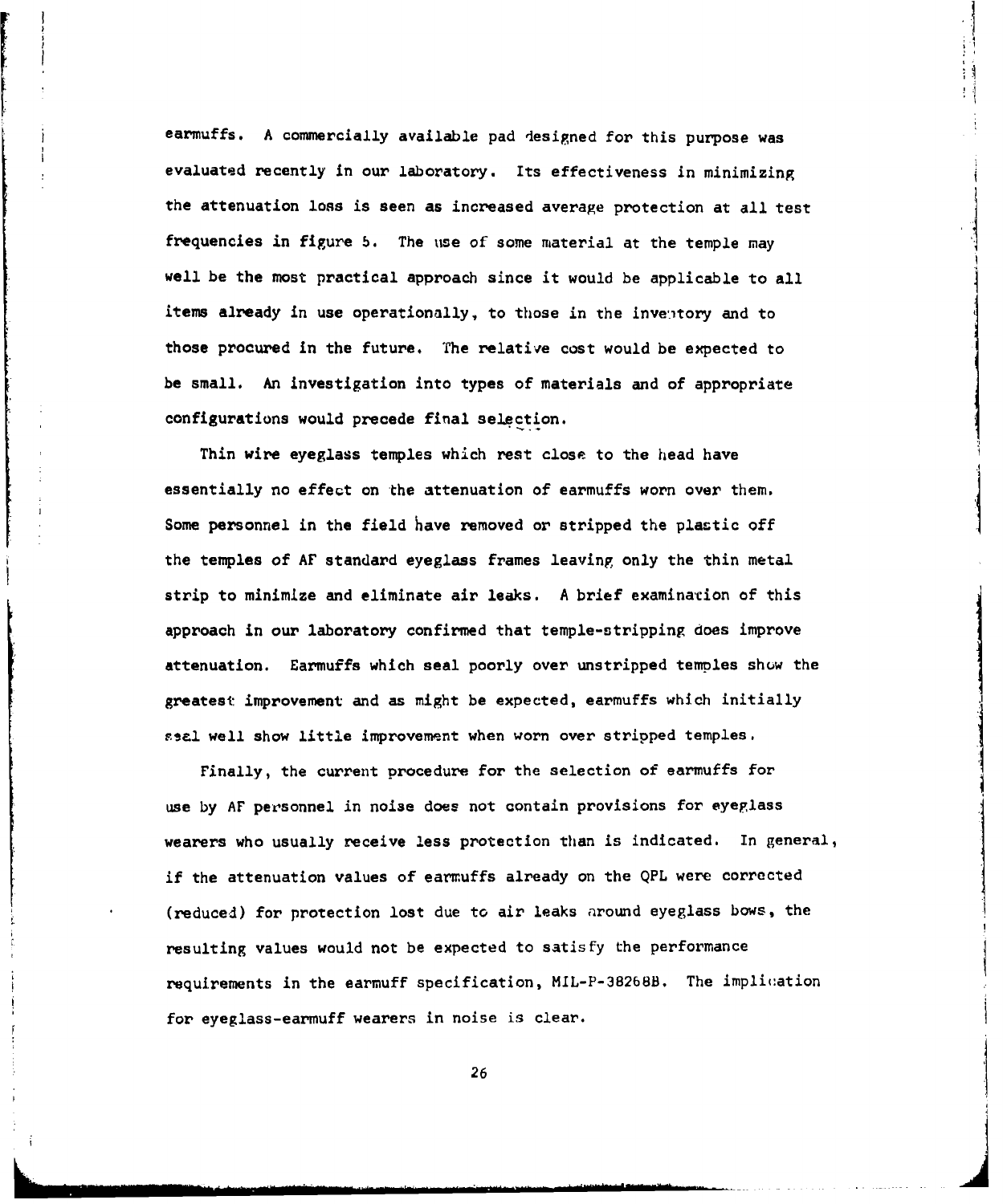

FREQUENCY IN Hz x 1000

AVERAGE ATTENUATION OF SEVERAL EARMUFF-EYEGLASS COMBINATIONS WITH AND WITHOUT A FOAM INSERT (PAD) AT THE TEMPLE

FIGURE 5